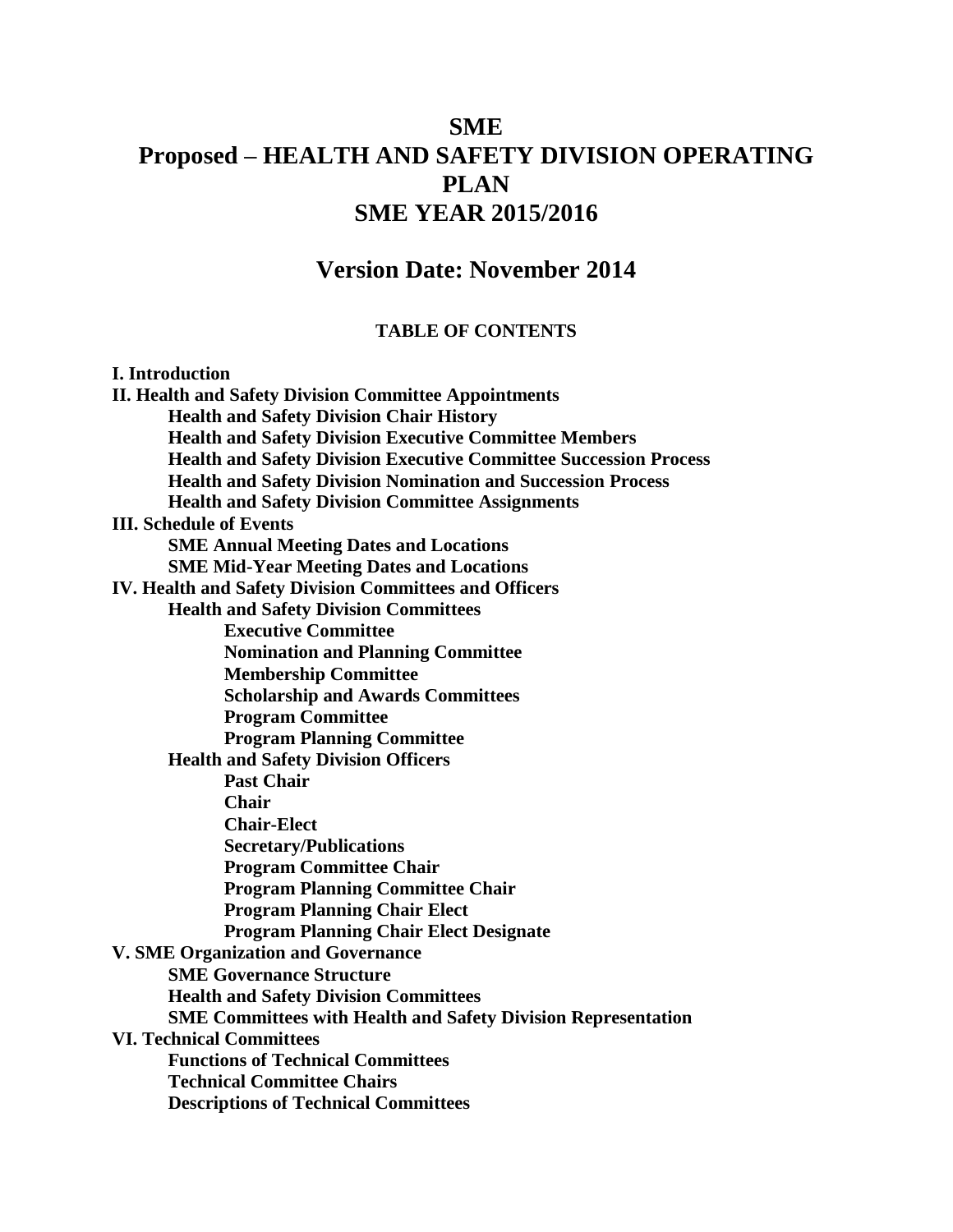**VII. Technical Papers**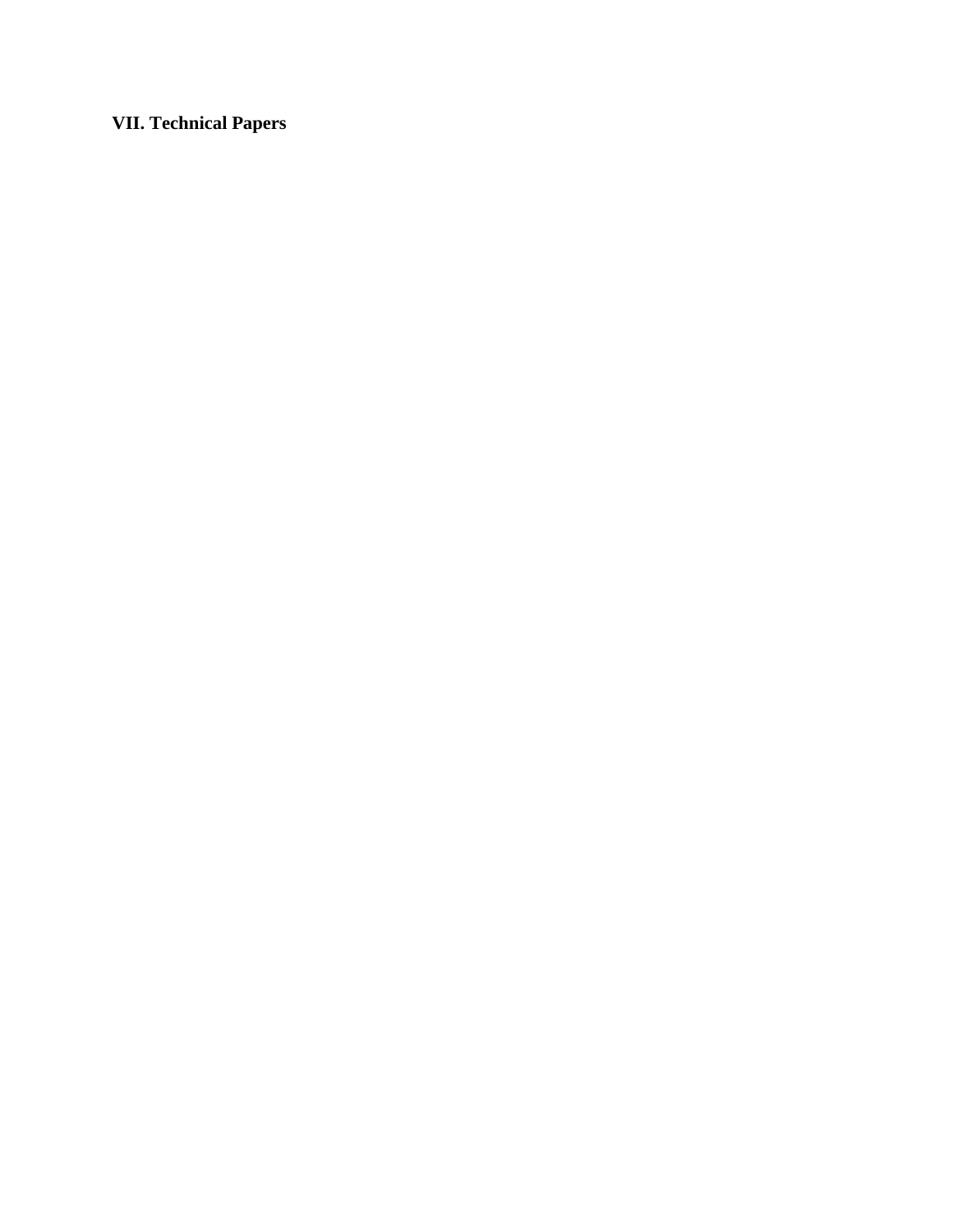# **SME Proposed - HEALTH AND SAFETY DIVISION OPERATING PLAN SME YEAR 2015/2016**

## **Version Date: November 2014**

## I. INTRODUCTION

The Health and Safety Division of SME (H&S DIV) hopes to be formally established in 2015, as the first new SME Division in nearly 20 years (Environmental Division, 1997). This Operating Plan is provided to update the membership on the structure of the proposed H&S DIV, and how it fits into SME as a whole. The H&S DIV adheres to the March 1 annual schedule which coincides with the SME schedule of conferences and board meetings.

This Operating Plan describes the various H&S DIV committees and defines their functions. It also describes what committee members are expected to do, what their responsibilities are, and the time commitments expected of each member. The Plan is intended to be updated annually and posted on the H&S DIV website at www.smenet.org. The update of the Plan is the responsibility of the Chair-Elect each year.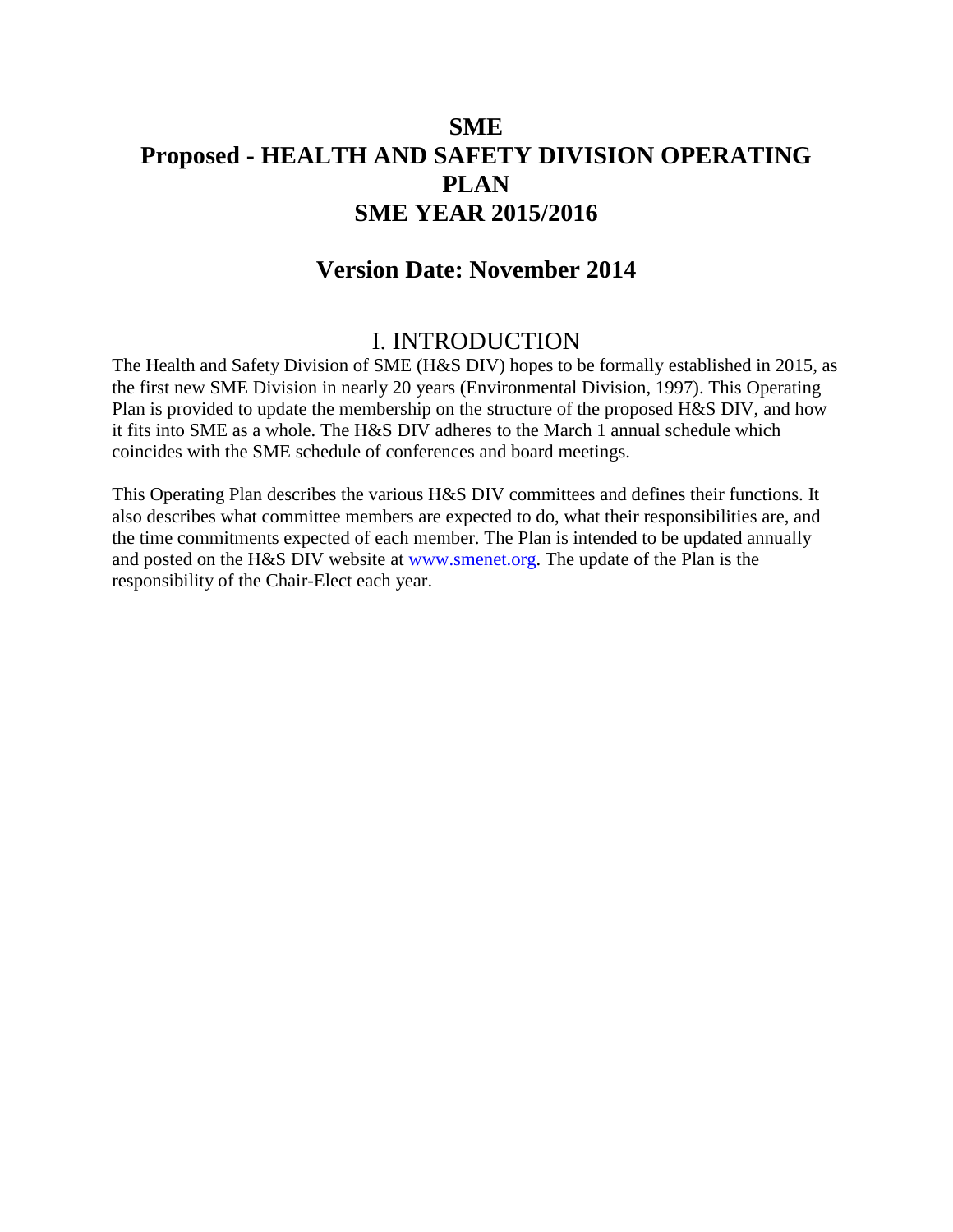# **II. HEALTH AND SAFETY DIVISION COMMITTEE APPOINTMENTS**

## **HEALTH AND SAFETY DIVISION CHAIR HISTORY**

The following have served as the H&S Committee/Division Chair: Eric A. Lutz, 2014-2016 (Committee to Division) John R.M., 'Ros' Hill 2013-2014 (Committee to Division) Jürgen Brune 2012-2013 (Committee) Hugh Miller, 2011-2012 (Committee) Robert Washnock, 2010-2011 (Committee)

## **HEALTH AND SAFETY DIVISION EXECUTIVE COMMITTEE MEMBERS**

The following lists the H&S DIV Executive Committee members who were elected to serve starting at the SME Annual Meeting in February 2014 and will serve until the SME Annual Meeting in February 2016.

#### **H&S DIV EXECUTIVE COMMITTEE 2014 – 2016**

John R.M. 'Ros' Hill Past Chair Eric A. Lutz Chair Thomas Hethmon Chair-elect Jürgen Brune Secretary/Publications TBD Program Committee Chair TBD Program Planning Committee Chair

#### **H&S DIVISION EXECUTIVE COMMITTEE SUCCESSION PROCESS**

The H&S DIV Executive Committee succession process follows the elevation of Secretary/Publications (2-year term) to Chair-elect (2-year term) to Chair (2-year term) to Past Chair (2-year term).

#### **HEALTH AND SAFETY DIVISION NOMINATION PROCESS**

The biennial nominations for members of the Executive Committee, Technical Committees and other Standing Committees of the H&S DIV are the responsibility of the Past Chair of the H&S DIV. These nominations will be based on the recommendations of the Nominating and Planning Committee (NPC) of the H&S DIV.

Members of the NPC shall consist of H&S Officers as follows: Past Chair – Chair, NPC Chair Chair-Elect Secretary/Publications Program Chair Program Planning Chair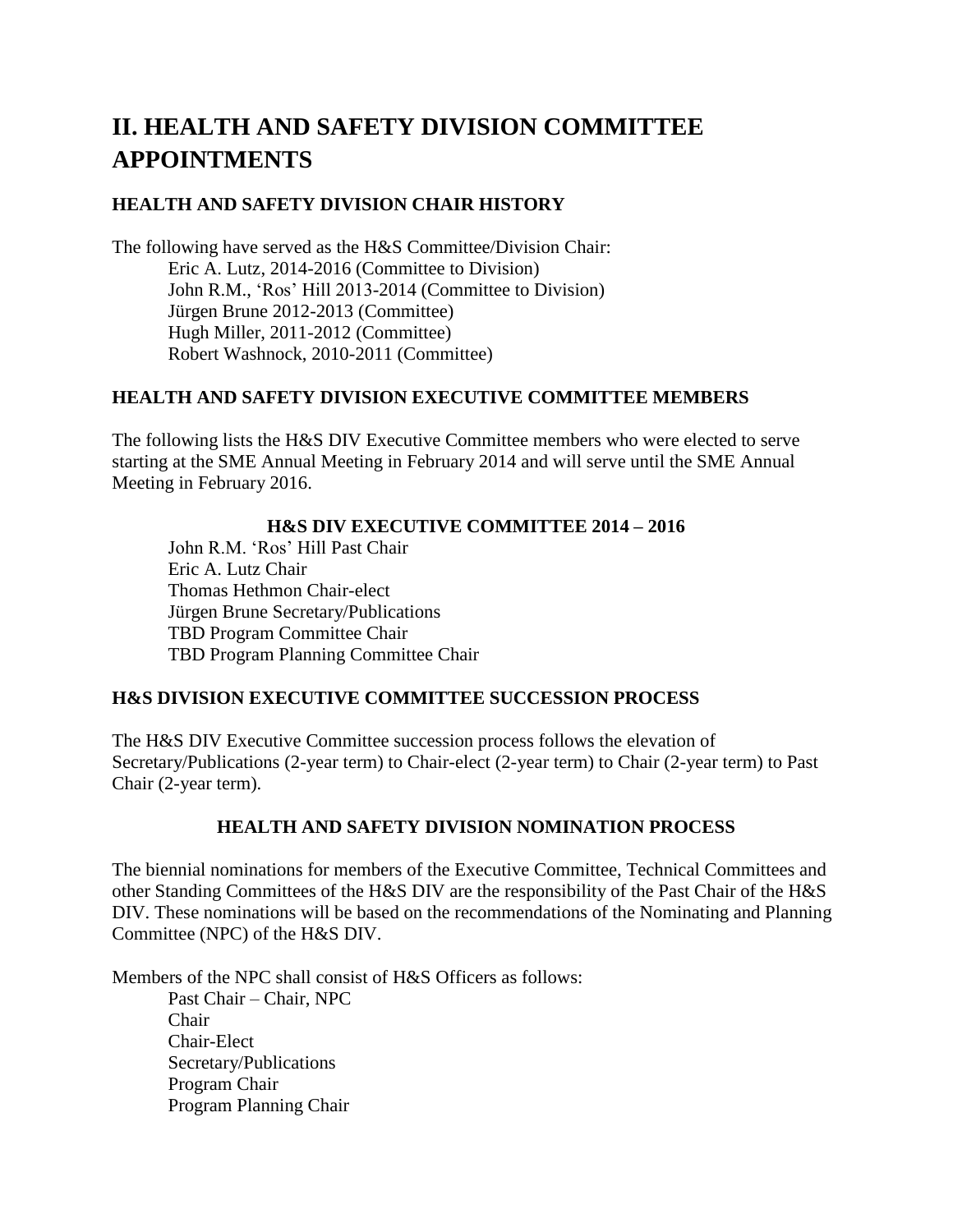NPC Member NPC Member

Announcement of Committee positions (2-year terms) to be filled each biennial will be made at H&S DIV events during the SME Annual Meeting and posted on the H&S DIV website.

## **HEALTH AND SAFETY DIVISION COMMITTEE ASSIGNMENTS**

It is the responsibility of the Chair of the NPC to provide SME with an updated list of H&S Committee assignments for the year according to the following schedule:

The following nominations are due April 15th prior to the year in which they will serve:

H&S Past Chair H&S Chair H&S Chair-Elect H&S Secretary/Publications H&S Program Committee Chair H&S Program Planning Committee Chair H&S Program Planning Committee Chair-elect H&S Nominating and Planning Committee Member H&S Chair and Members, Membership Committee H&S Chair and Members, Scholarship Committee H&S Chair and Members, Health and Safety Division Distinguished Service Awards Committee H&S Chair and Members, SME/AIME Health and Safety Conservation Distinguished Service Award Committee H&S Chair and Chair-Elect for each Technical Committee

The following nominations are due July 1st prior to the year in which they will serve:

H&S representatives to the following SME Committees:

SME Accreditation and Curricular Issues Committee

- SME Research Council Committee
- SME Student Member Affairs Committee
- SME E-Learning Program Committee

SME Government and Public Affairs Committee

SME Information Publishing Committee

SME Membership Committee

SME *Mining Engineering* Committee

SME Online Services Committee

SME Professional Engineers Exam Committee

Program Committee

Program Coordination Committee

SME Sustainable Development Committee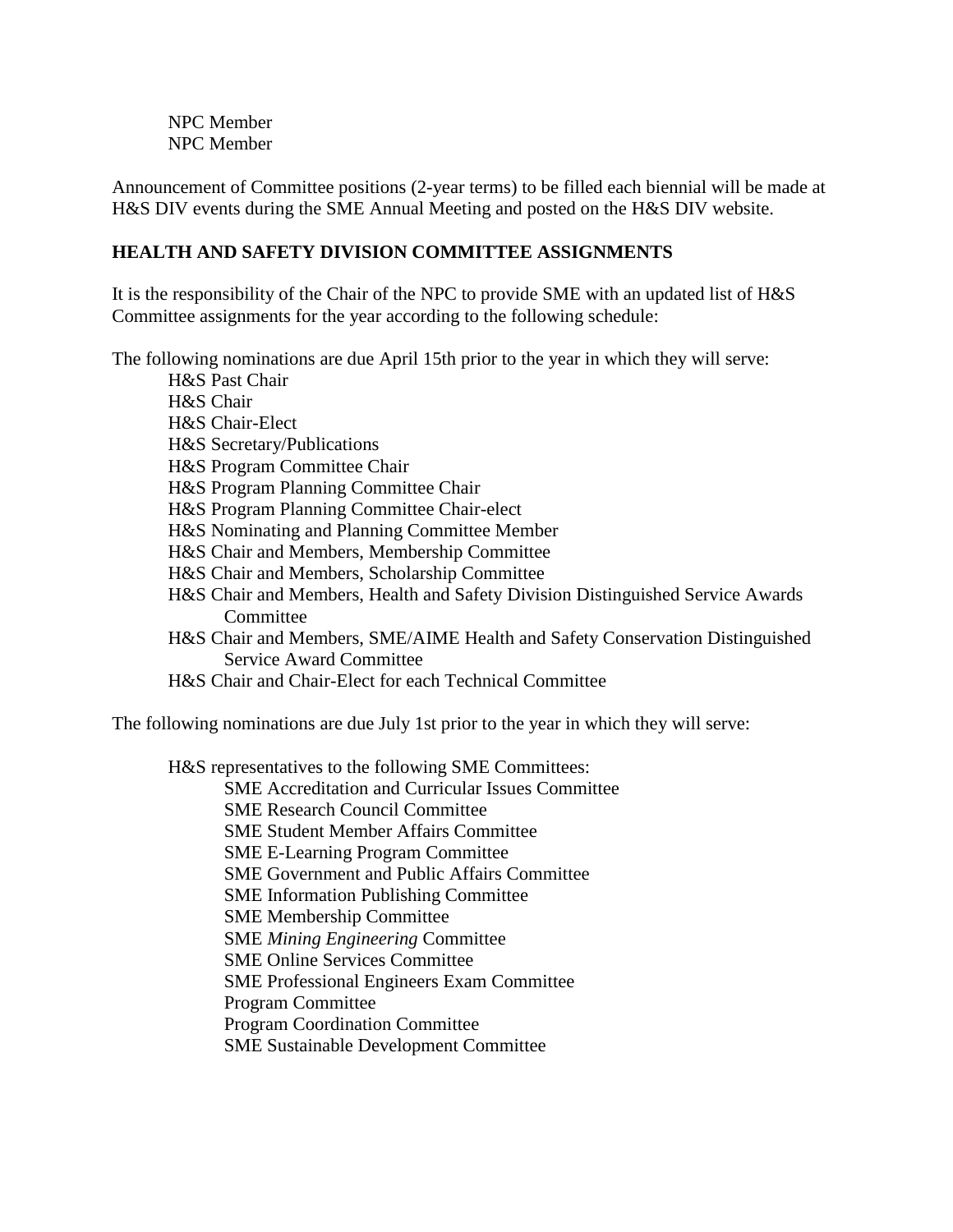# **III. SCHEDULE OF EVENTS**

#### **SME ANNUAL MEETING DATES AND LOCATIONS**

2015 February 15-18, 2015 Denver, CO 2014 February 23 – 26, 2014 Salt Lake City, UT (Committee-to-Division) 2013 February 24 – 27, 2013 Denver, CO

#### **SME MID-YEAR MEETING DATES AND LOCATIONS**

2014 September 19, 2014 Phoenix, AZ (Committee-to-Division)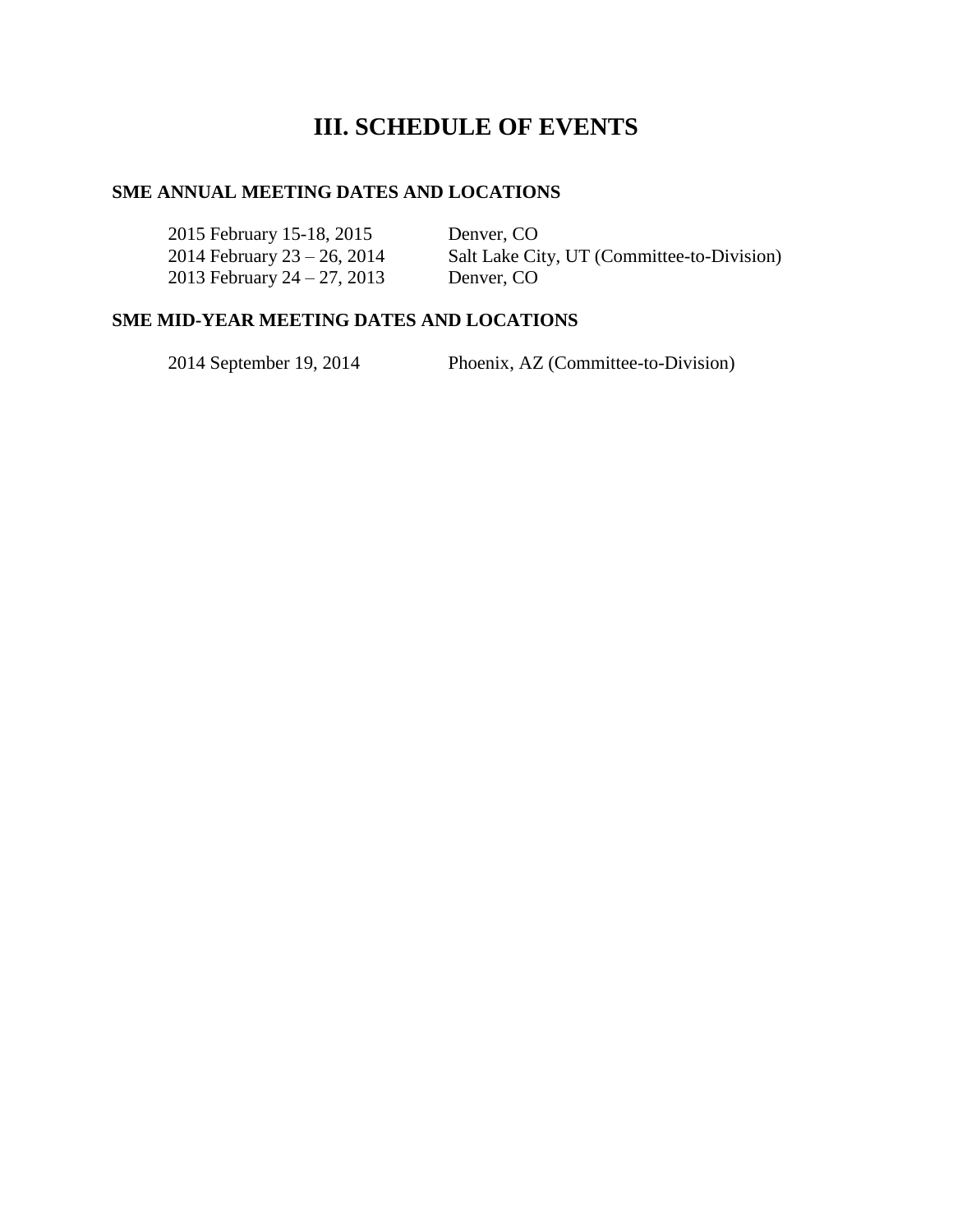# **IV. HEALTH AND SAFETY DIVISION COMMITTEES AND OFFICERS**

## **HEALTH AND SAFETY DIVISION COMMITTEES**

**Executive Committee** (Article V, Section 1- Health and Safety Division By-Laws)

#### **Members**

Past Chair, Chair, Chair-Elect, Secretary/Publications, Program Chair, Program Planning Chair

## **Duties**

H&S Officers are obliged to carry out the objective (Article 1, Section 2) of the H&S DIV and have a fiduciary responsibility to ensure that all Division activities are accomplished for the good of SME as a whole. Executive Committee Officers are obliged to carry out the business of the H&S DIV and to coordinate the efforts of its various committees.

## **Meetings**

Executive Committee Officers are expected to participate in all regularly scheduled H&S DIV meetings, as well as all general SME meetings where the H&S DIV should be represented. Such meetings include, but are not limited to:

- SME Meeting of the Members This meeting is usually scheduled on Sunday from 5:00 PM to 6:00 PM immediately prior to the SME Annual Meeting.
- H&S Executive Committee Meetings The Executive Committee usually meets just prior to the SME Annual Meeting and during the Mid-Year SME Board of Directors Meeting or at a separate mid-year venue. The Executive Committee meetings are usually scheduled from 9:00 AM to 11:00 AM on the Sunday of the start of the SME Annual Meeting, and immediately prior to the Mid-Year SME Board of Directors meeting as appropriate. In addition, teleconferences among the Officers/Executive Committee will be scheduled as identified in Section 2 and/or as needed to conduct the business of the H&S DIV. Any H&S DIV member is welcome to participate in these meetings. However, only Executive Committee Officers can vote on items requiring a vote at the time of the meeting.
- H&S DIV Business Meeting This meeting usually is scheduled on Monday from 11:00 AM to 1:00 PM during the SME Annual Meeting.
- Technical Session attendance during the SME Annual Meeting as time permits.
- Nominating and Planning Committee Meeting This meeting is usually scheduled from 3:00 PM to 5:00 PM on Wednesday during the SME Annual Meeting.

## **Estimated Time and Travel Commitment**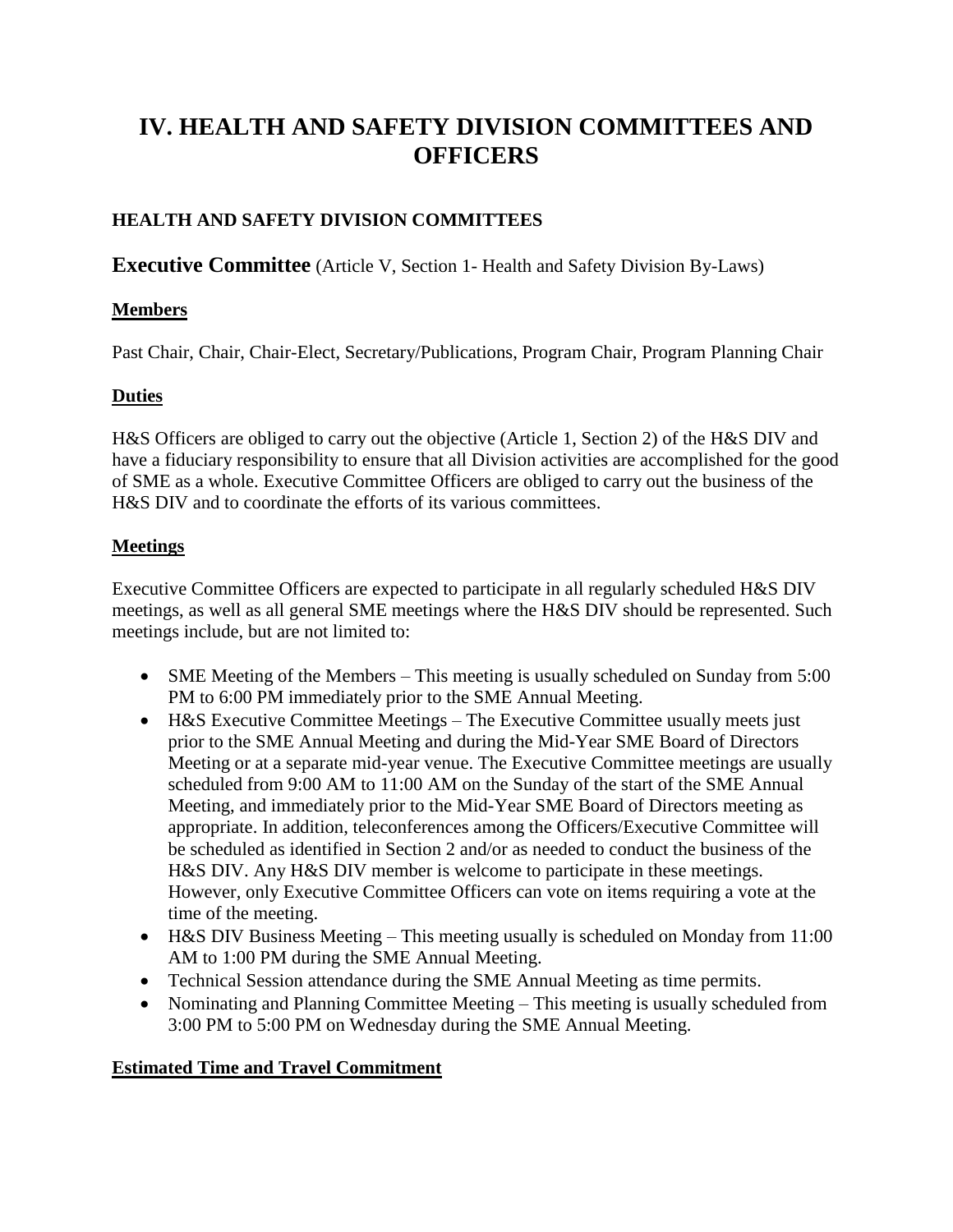Executive Committee Officers are expected to attend H&S DIV meetings held in association with the SME Annual Meeting and the Mid-Year meeting, which can be held in association with the Mid-Year SME Board of Directors meeting, but which also can be held separately or in association with a non-SME conference. Both of these meetings will require travel to and from the meeting location. The SME Annual Meeting generally requires participation all day on Sunday, Monday, Tuesday and Wednesday. The Mid-Year meeting usually requires approximately one-half day of participation, and usually is scheduled on a Saturday. Participation in the Mid-Year meeting can be via teleconference if such capability is available at the meeting location and a company sponsor is found for the teleconference costs.

Monthly H&S DIV teleconferences usually require about two to three hours for preparation and participation. Normally, monthly teleconferences are planned for the third Wednesday (day and time to be set through mutual agreement of the H&S Executive Committee Officers) in all months except the month of the SME Annual Meeting and the month of the Mid-Year meeting.

Additional time commitments vary by position, as discussed in subsequent position descriptions in this Section.

**Nominating and Planning Committee** (Article V, Section 5 - Health and Safety Division By-Laws)

## **Members**

Past Chair, Chair, Chair-Elect, Secretary/Publications, Program Chair, Program Planning Chair, Program Planning Chair Elect, Program Planning Chair Elect Designate.

## **Duties**

The Nominating and Planning Committee (NPC) shall identify qualified and willing individuals to represent the H&S DIV in committee positions within the H&S DIV and on those SME committees for which the H&S DIV is allowed representation.

## **Meetings**

Each NPC member is expected to attend the NPC meeting, which is usually scheduled from 3:00 PM to 5:00 PM on Wednesday during the SME Annual Meeting. In addition, teleconferences among the NPC members may be scheduled as needed to ensure that willing and capable individuals are placed on committees and positions of H&S DIV responsibility.

## **Estimated Time and Travel Commitment**

Each NPC member is expected to attend committee meetings and technical sessions at the SME Annual Meeting. This will require travel to and from the SME Annual Meeting location. Each NPC member must allocate sufficient time during the year to coordinate their activities with the NPC Chair and to help identify suitable candidates for placement into H&S DIV and SME governance.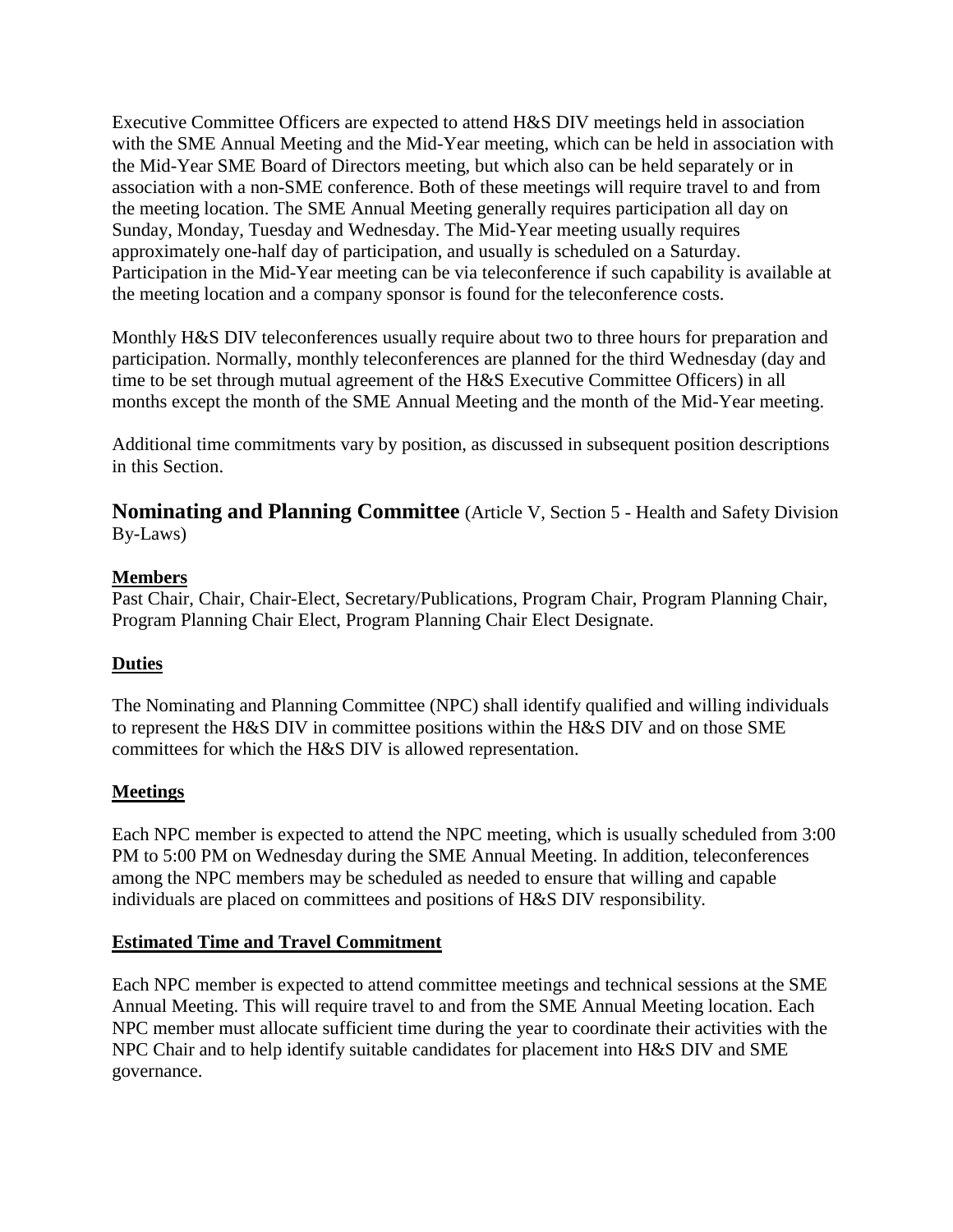## **Membership Committee** (Article V, Section 4)

## **Members**

The Membership Committee shall consist of a Chair and at least two additional members. The Chair shall also be the H&S DIV representative to the SME Membership Committee.

## **Duties**

The Membership Committee shall develop, recommend and implement strategies and programs designed to build the membership of the H&S DIV and SME. The Membership Committee should coordinate its activities with those of the Technical Committees to ensure that diverse approaches are taken to build H&S DIV activities and increase membership.

## **Scholarship and Awards Committees**

## **Members**

*Formation of the Scholarship and Awards Committee will occur upon forming of the Division. This committee will initiate development of the H&S Scholarship and Awards fund*.

The members of the Scholarship and Awards Committee shall be the six members of the H&S DIV Executive Committee and any other such members as the Executive Committee appoints. The Past Chair of the H&S DIV shall serve as the Chair of the Scholarship and Awards Committee.

## **Duties**

The Scholarship and Awards Committee has several functions, including:

- (1) To solicit and receive contributions to the H&S DIV Scholarship Fund, including contributions of auctionable items for the Silent Auction, held during the SME Annual Meeting;
- (2) To solicit nominees for, and award scholarships to, deserving students;
- (3) To ensure that notification for the scholarship award is sent to as many suitable colleges and their departments as possible;
- (4) To solicit candidates for, and recommend the award of, the Health and Safety Division Distinguished Service Award;
- (5) To solicit candidates for, and recommend the award of, the SME/AIME Health and Safety Conservation Distinguished Service Award Committee; and
- (6) To recommend the establishment of such other awards as may be deemed necessary and appropriate.

## **Meetings**

No formal, scheduled meetings are required, although the activities of the Scholarship and Awards Committee should be reported and discussed during each teleconference call of the Executive Committee.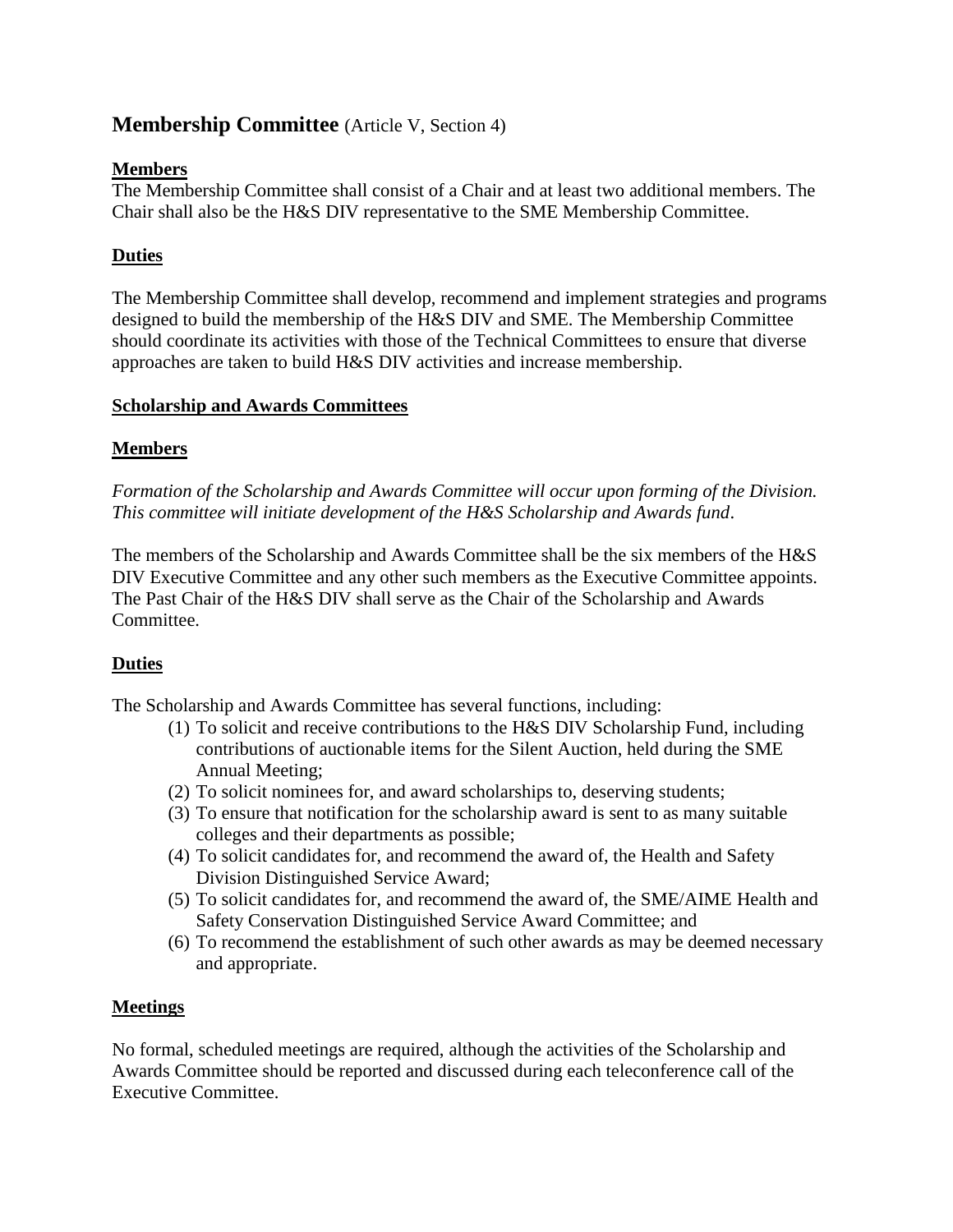## **Program Committee** (Article V, Section 2)

## **Members**

Program Chair, Technical Committee Chairs, Technical Session Chairs

## **Duties**

Members of the Program Committee are expected to arrange for papers and presenters for the following scheduled SME Annual Meeting and serve as the technical committees for the program year. Committee members shall be responsible for locating suitable speakers, and obtaining abstracts and manuscripts from the authors in sufficient time for publication as indicated by SME staff. Each Program Committee member, as appropriate, is expected to chair his/her respective technical session at the SME Annual Meeting. The Program Committee should identify Annual Meeting papers to be considered for publication by SME following the Annual Meeting and transmit that information to the H&S DIV Secretary/Publications for action.

## **Meetings**

Program Committee members are expected to attend the H&S DIV All-Member Meeting during the SME Annual Meeting and to participate in such planning meetings as may be required and called by the Program Committee Chair, including monthly conference calls, as necessary to meet the deadlines.

## **Estimated Time and Travel Commitment**

Each Program Committee member is expected to attend Program Committee meetings and technical sessions at the SME Annual Meeting. This will require travel to and from the Annual Meeting location. Committee members must allocate sufficient time during the year to coordinate their activities with the Program Chair, organize their sessions, confirm presenters and obtain and submit abstracts and manuscripts in a timely fashion to SME staff for publication.

## **Program Planning Committee** (Article 5, Section 3)

## **Members**

Program Planning Chair, Program Planning Chair Elect, Program Planning Chair Elect Designate and Chair-Elects of the Technical Committees.

## **Duties**

The Program Planning Committee is charged with developing technical sessions for the SME Annual Meeting two years in advance and organizing the technical committees needed for the year that the program is presented. The Program Planning Committee, with input from the H&S DIV Chair-Elect, should develop an overall theme for the technical sessions in order to present a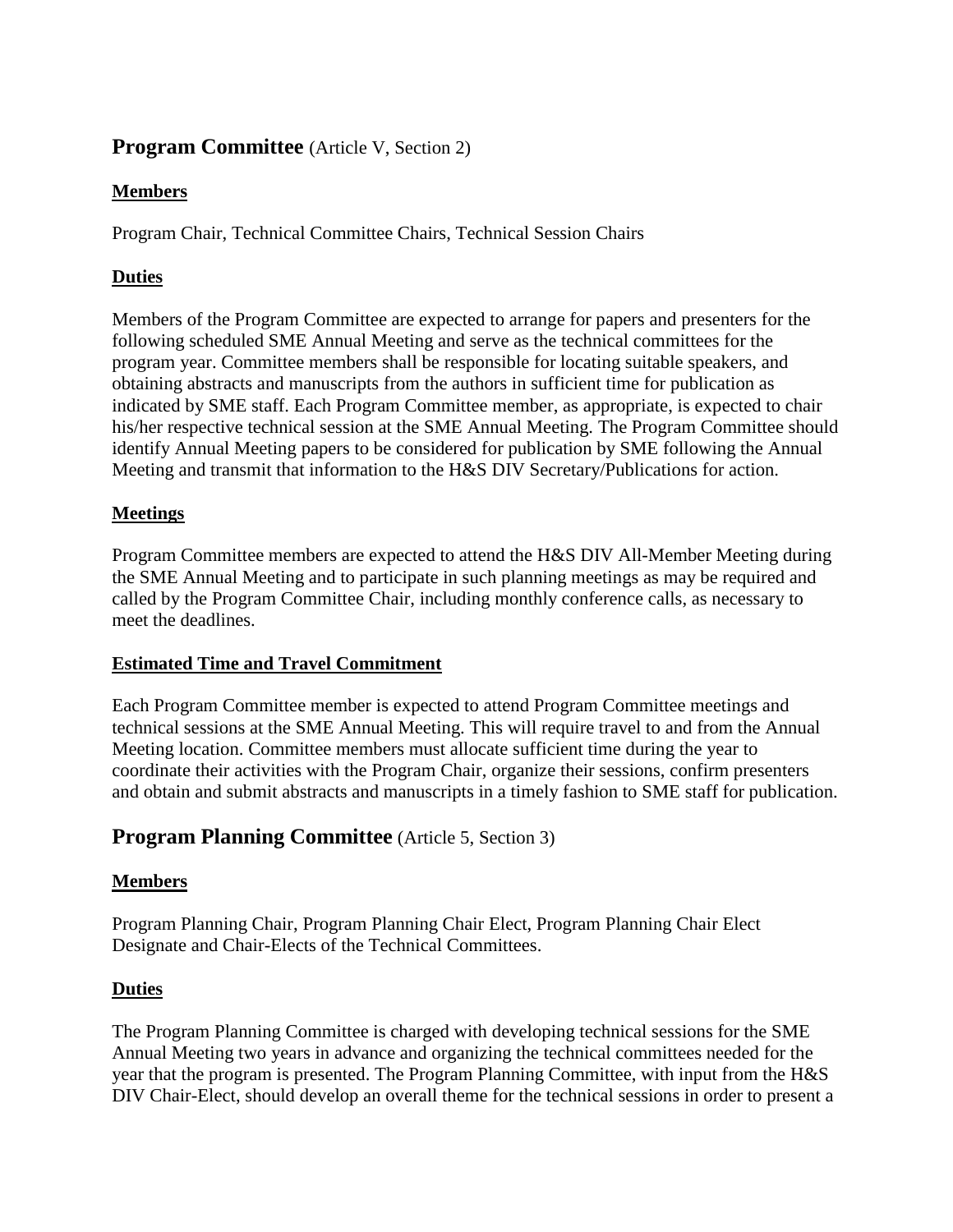coherent, coordinated series of technical sessions. Each Program Planning Committee member is normally expected to become a member of the Program Committee in the year following his/her participation on the Program Planning Committee.

## **Meetings**

Program Planning Committee members are expected to attend the H&S DIV Business Meeting at the SME Annual Meeting. The Program Planning Chair is expected to attend two meetings of the SME Program Coordination Committee.

## **Approximate Time and Travel Commitment**

Each Program Planning Committee member is expected to attend Committee meetings and technical sessions at the SME Annual Meeting. This will require travel to and from the meeting location. Program Planning Committee members must allow sufficient time during the year to coordinate with the Program Planning Chair, identify and scope their session(s) and identify candidate presenters.

# **HEALTH AND SAFETY DIVISION OFFICERS**

Past Chair (Article VI, Section 6 - Health and Safety Division Bylaws)

## **Duties**

The Past Chair is a Division Officer (Article IV, Section 1), a member of its Executive Committee (Article V, Section 1) and shall act as Chair of its Nominating and Planning Committee (Article V, Section 5 and Article VI, Section 6).

In his/her capacity as Chair of the Nominating and Planning Committee (NPC), the Past Chair shall be responsible to identify the nominees for Chair, Chair-Elect, Program Chair, Program Planning Chair, and Secretary/Publications to SME Headquarters and to the H&S DIV Chair on or before April 15 of the year prior to the year of service (Article IV, Section 4). Also, in the capacity as Chair of the NPC, the Past Chair shall appoint Chairs to each of the Technical Committees, plus any representatives to other Committees that the H&S DIV may require (Article IV, Section 5).

The Past Chair is a member of the SME Nominating Committee (Article 8, Section 1 - SME Bylaws) and on a basis that rotates by Division, may be a member of the SME Executive Committee (Article 8, Section 4 - SME Bylaws). In the capacity as a member of the SME Nominating Committee, the Past Chair is responsible to identify qualified candidates for key SME governance positions such as SME President and Board members. In the capacity as a member of the SME Executive Committee, the Past Chair is responsible to the SME President for key decisions affecting SME governance and for steering decisions of the SME Board of Directors.

## **Meetings**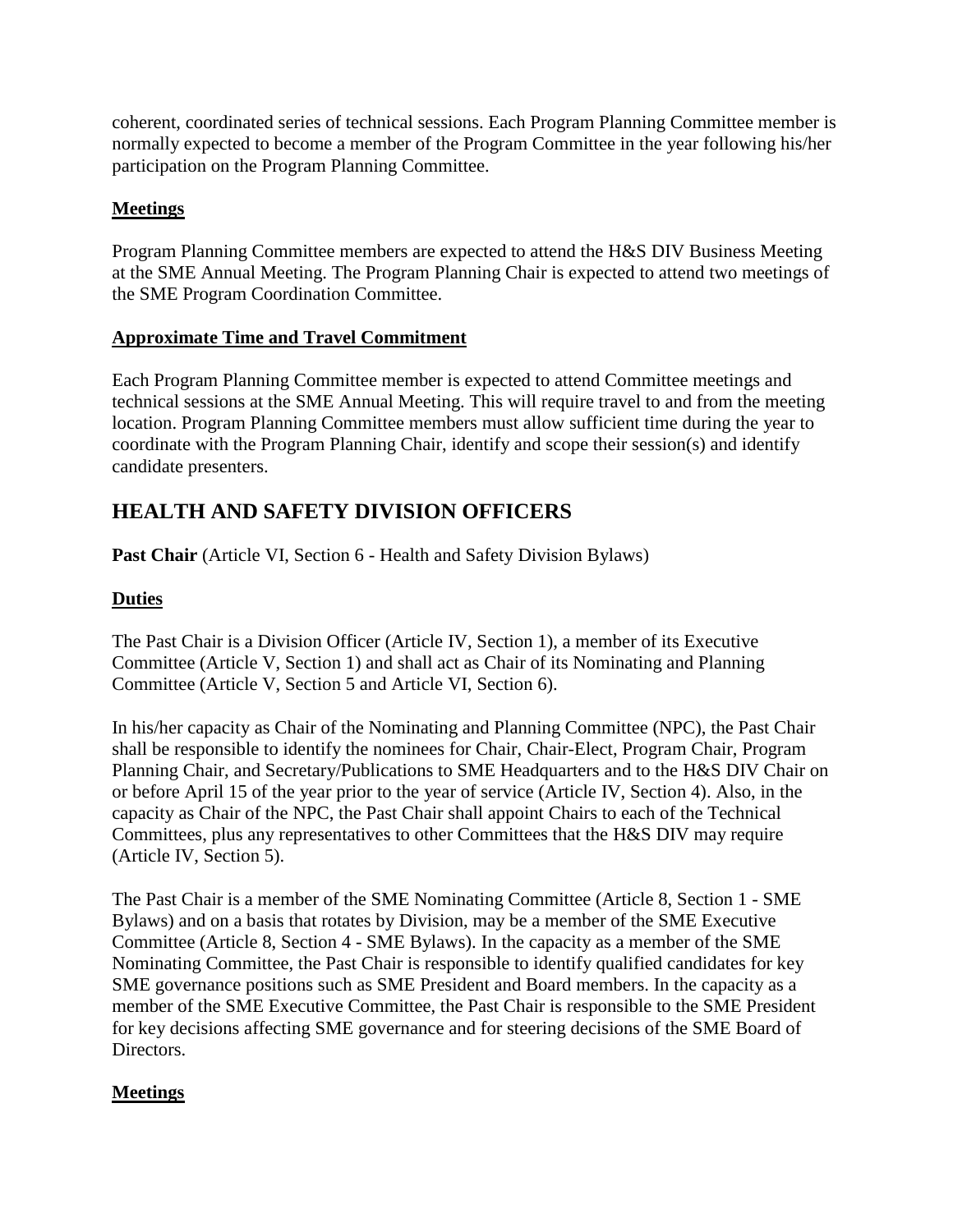The Past Chair is expected to participate in all regularly scheduled H&S DIV meetings, as well as all general SME meetings where the H&S DIV should be represented. Such meetings include, but are not limited to:

- SME All-Division Meeting This meeting is usually scheduled on Sunday from 8:00AM to 9:00AM immediately prior to the SME Annual Meeting.
- SME Meeting of Members This meeting is usually scheduled on Sunday from 5:00PM to 6:00PM immediately prior to the SME Annual Meeting.
- H&S DIV Executive Committee meetings The Executive Committee meeting is usually scheduled from 9:00 AM to 11:00 AM on the Sunday immediately before the SME Annual Meeting, and immediately prior to the Mid-Year SME Board of Directors meeting or at a separate mid-year venue. In addition, teleconferences among the Officers/Executive Committee will be scheduled as needed to conduct the business of the Division.
- H&S DIV Business Meeting This meeting usually is scheduled on Monday from 11:00 AM to 1:00 PM during the SME Annual Meeting.
- Nominating and Planning Committee Meeting This meeting is usually scheduled from 3:00 PM to 5:00 PM on Wednesday during the SME Annual Meeting.
- Technical Session attendance during the SME Annual Meeting as time permits.

## **Approximate Time and Travel Commitment**

The Past Chair is expected to attend the meetings held in association with the SME Annual Meeting and the meeting held in association with the Mid-Year SME Board of Directors Meeting. The Annual Meeting normally requires participation all day on Sunday through Wednesday, as well as Thursday morning to attend the SME Board of Directors Meeting. If the rotation of the SME Executive Committee includes representation by the H&S DIV, participation on Saturday before the SME Annual Meeting will also be required. The Mid-Year meeting is usually scheduled in August or September and usually requires participation on a Saturday. The Past Chair is expected to participate in H&S DIV teleconferences. Teleconferences usually require about two to three hours for preparation and participation. Normally, teleconferences are planned monthly, except for the months when the SME Annual Meeting and Mid-Year meeting are held.

Beyond Board meetings, the Past Chair must commit the necessary time to be up-to-date on Board activities and SME governance. This time commitment will vary with the volume of business transacted each year. At a minimum, the Past Chair should expect to devote at least one to two days per month in furthering the business of SME.

**Chair** (Article VI, Section 1 - Health and Safety Division Bylaws)

## **Duties**

The Chair is an H&S DIV Officer (Article IV, Section 1), a member of its Executive Committee (Article V, Section 1), and a member of its Nominating and Planning Committee (Article V, Section 5).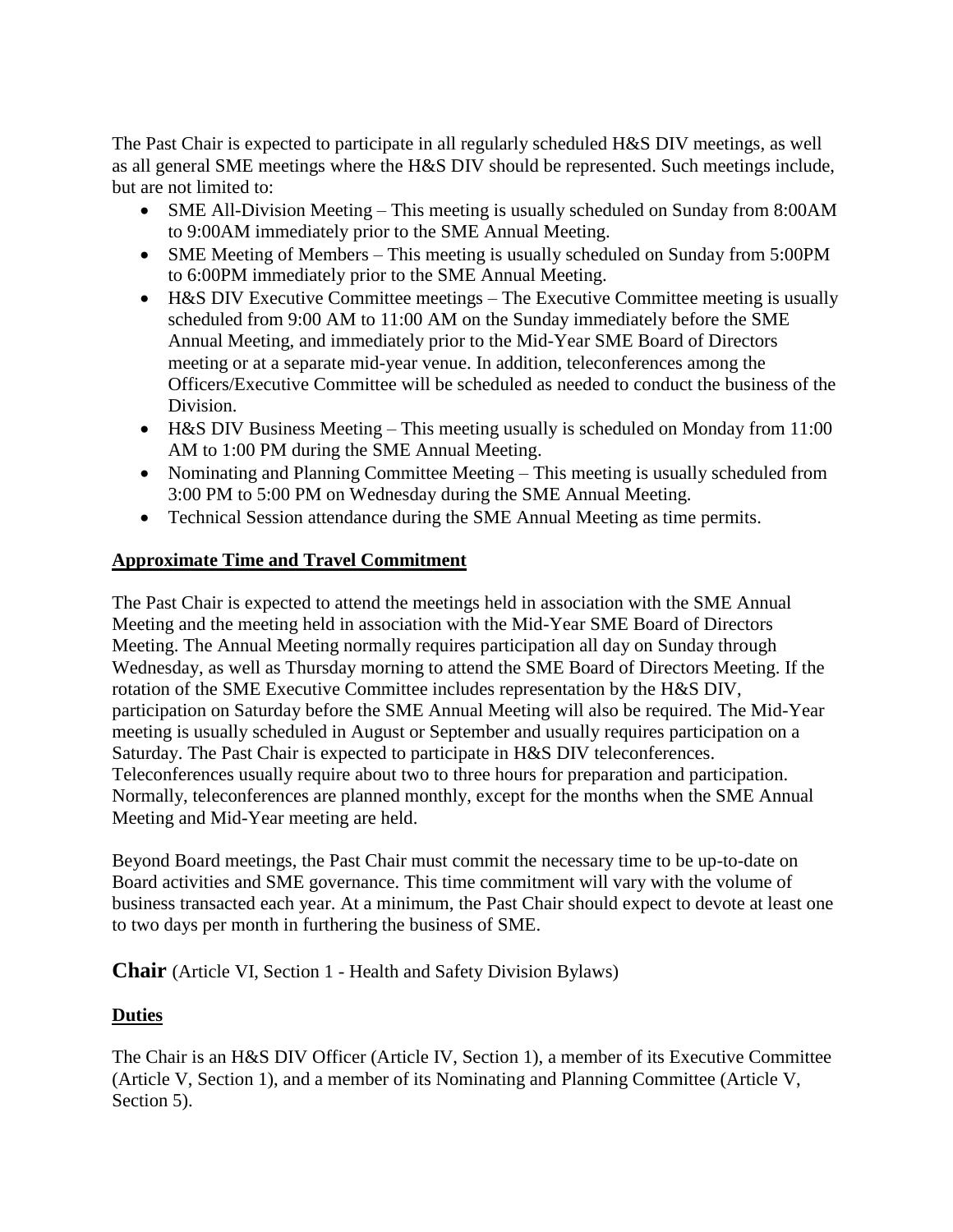The Chair shall preside at the H&S DIV Executive Committee Annual Meeting and Mid-Year Meeting, preside at the H&S DIV Annual Business Meeting, arrange the program and preside at any annual H&S DIV Social Function, call other meetings as required to transact H&S DIV business, coordinate programs for meetings, and keep SME Headquarters advised of H&S DIV activities (Article VI, Section 1).

## **Meetings**

The Chair is expected to participate in all regularly scheduled H&S DIV meetings, as well as all general SME meetings where the H&S DIV should be represented. Such meetings include, but are not limited to:

- SME All Division Meeting This meeting is usually scheduled on Sunday from 8:00 AM to 9:00 AM immediately prior to the SME Annual Meeting.
- SME Meeting of the Members This meeting is usually scheduled on Sunday from 5:00 to 6:00 PM immediately prior to the SME Annual Meeting.
- H&S DIV Executive Committee Meetings The Executive Committee meeting is usually scheduled from 9:00 AM to 11:00 AM on the Sunday immediately before the SME Annual Meeting, and immediately prior to the Mid-Year SME Board of Directors meeting or at a separate mid-year venue. In addition, teleconferences among the Officers/Executive Committee will be scheduled as needed to conduct the business of the Division.
- H&S DIV Business Meeting This meeting is usually scheduled on Monday from 11:00 AM to 1:00 PM during the SME Annual Meeting.
- Nominating and Planning Committee Meeting This meeting is usually scheduled on Wednesday afternoon during the SME Annual Meeting.
- Technical Session attendance during the SME Annual Meeting as time permits.

## **Approximate Time and Travel Obligation**

The Chair is expected to attend the meetings held in association with the SME Annual Meeting and the meeting held in association with the Mid-Year SME Board of Directors meeting or at a separate mid-year venue. Both of these meetings will require travel to and from the meeting location. The Annual Meeting generally requires participation all day on Sunday, Monday, Tuesday and Wednesday. The Mid-Year meeting is usually scheduled in August or September and usually requires participation on a Saturday. The Chair is expected to organize and participate in H&S DIV teleconferences. Teleconferences usually require about two to three hours for preparation and participation. Normally, teleconferences are planned monthly, except for the months when the SME Annual Meeting and Mid-Year meeting are held. Beyond meetings, the Chair must commit the necessary time to be up-to-speed on Board activities and SME governance. This time commitment will vary with the volume of business transacted each year. As a minimum, the Chair should expect to devote at least one to two days each month in furthering the business of SME.

**Chair-Elect** (Article VI, Section 2 - Health and Safety Division Bylaws)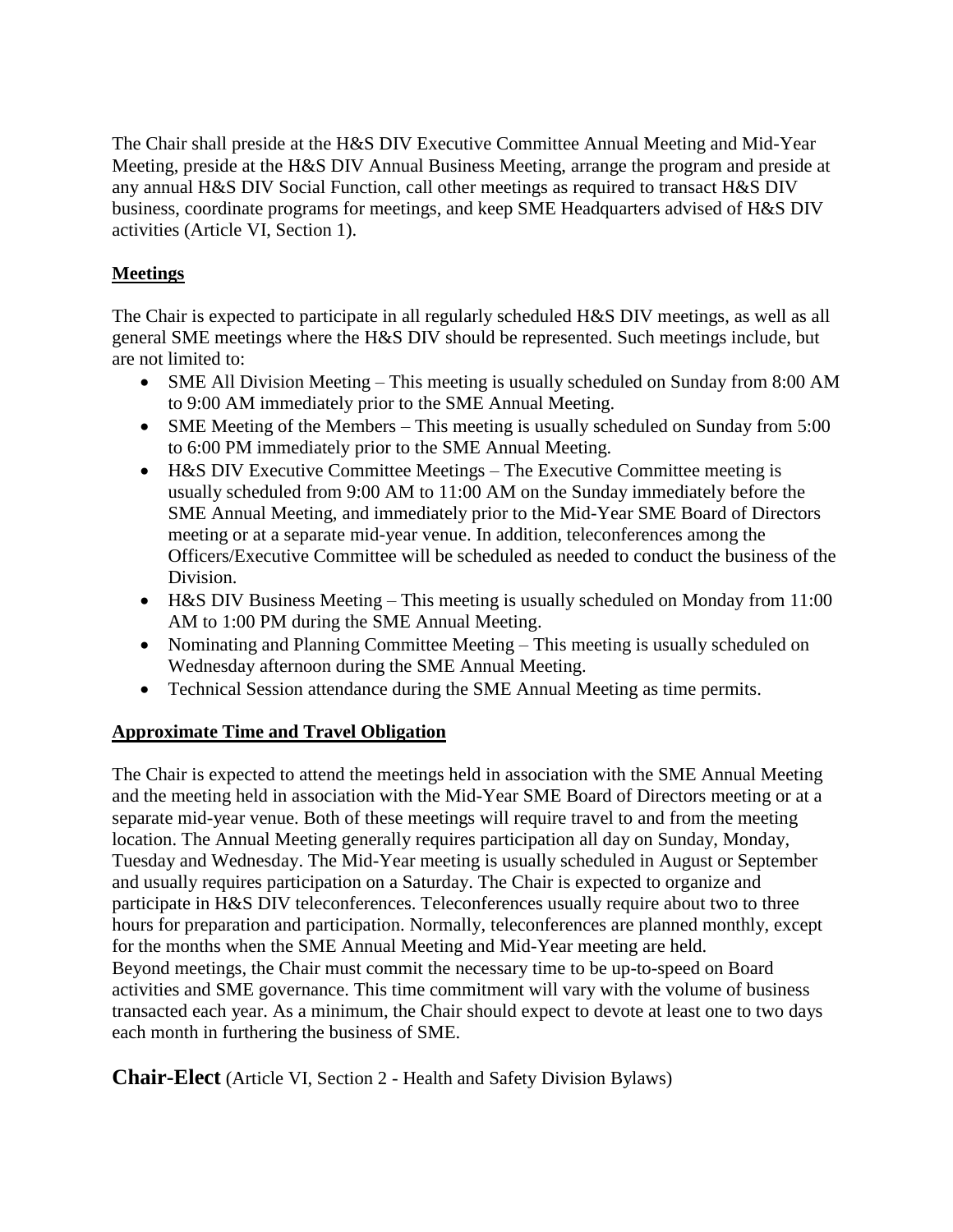## **Duties**

The Chair-Elect is an H&S DIV Officer (Article IV, Section 1), a member of its Executive Committee (Article V, Section 1) and a member of its Nominating and Planning Committee (Article V, Section 5).

The Chair-Elect shall keep in touch with the actions of the Chair and shall act in his/her stead whenever the Chair is unable to function or attend meetings. He/she shall assist the Chair as directed (Article VI, Section 2). The Chair-Elect shall liaise with the Program Planning Chair to ensure that the program and technical committees planned for the next years' SME Annual Meeting are in line with H&S DIV goals and objectives. The Chair-Elect shall update the H&S DIV Plan on the H&S DIV website, and/or at the SME Annual Meeting where the Chair-Elect assumes the position of Chair. The Chair-Elect is normally expected to assume the position of Chair the year following his/her tenure as Chair-Elect.

## **Meetings**

The Chair-Elect is expected to participate in all regularly scheduled H&S DIV meetings, as well as all general SME meetings where the H&S DIV should be represented. Such meetings include, but are not limited to:

- SME All Division Meeting This meeting is usually scheduled on Sunday from 8:00 AM - 10:00 AM, immediately prior to the SME Annual Meeting.
- SME Meeting of Members This meeting is usually held on Sunday from 5:00 PM 6:00 PM, immediately prior to the SME Annual Meeting.
- H&S DIV Executive Committee meetings The Executive Committee meeting is usually scheduled from 9:00 AM to 11:00 AM on the Sunday immediately before the Annual Meeting, and immediately prior to the Mid-Year SME Board of Directors meeting or at a separate mid-year venue. In addition, teleconferences among the Officers/Executive Committee will be scheduled as needed to conduct the business of the Division.
- H&S DIV Business Meeting This meeting is usually scheduled on Monday from 11:00 AM to 1:00 PM during the SME Annual Meeting.
- Nominating and Planning Committee Meeting This meeting is usually scheduled on Wednesday afternoon during the SME Annual Meeting.
- Technical Session attendance during the SME Annual Meeting as time permits.

## **Approximate Time and Travel Commitment**

The Chair-Elect is expected to attend the meetings held in conjunction with the SME Annual Meeting and the meetings held in conjunction with the Mid-Year SME Board of Directors Meeting or at a separate mid-year venue. Both of these meetings will require travel to and from the meeting location. The Annual Meeting generally requires participation all day on Sunday through Wednesday. The Mid-Year meeting is usually scheduled in August or September and requires participation on a Saturday. The Chair-Elect is expected to participate in H&S DIV teleconferences. Teleconferences usually require about two to three hours for preparation and participation. Normally, teleconferences are planned monthly, except for the months when the SME Annual Meeting and Mid-Year Meeting are held.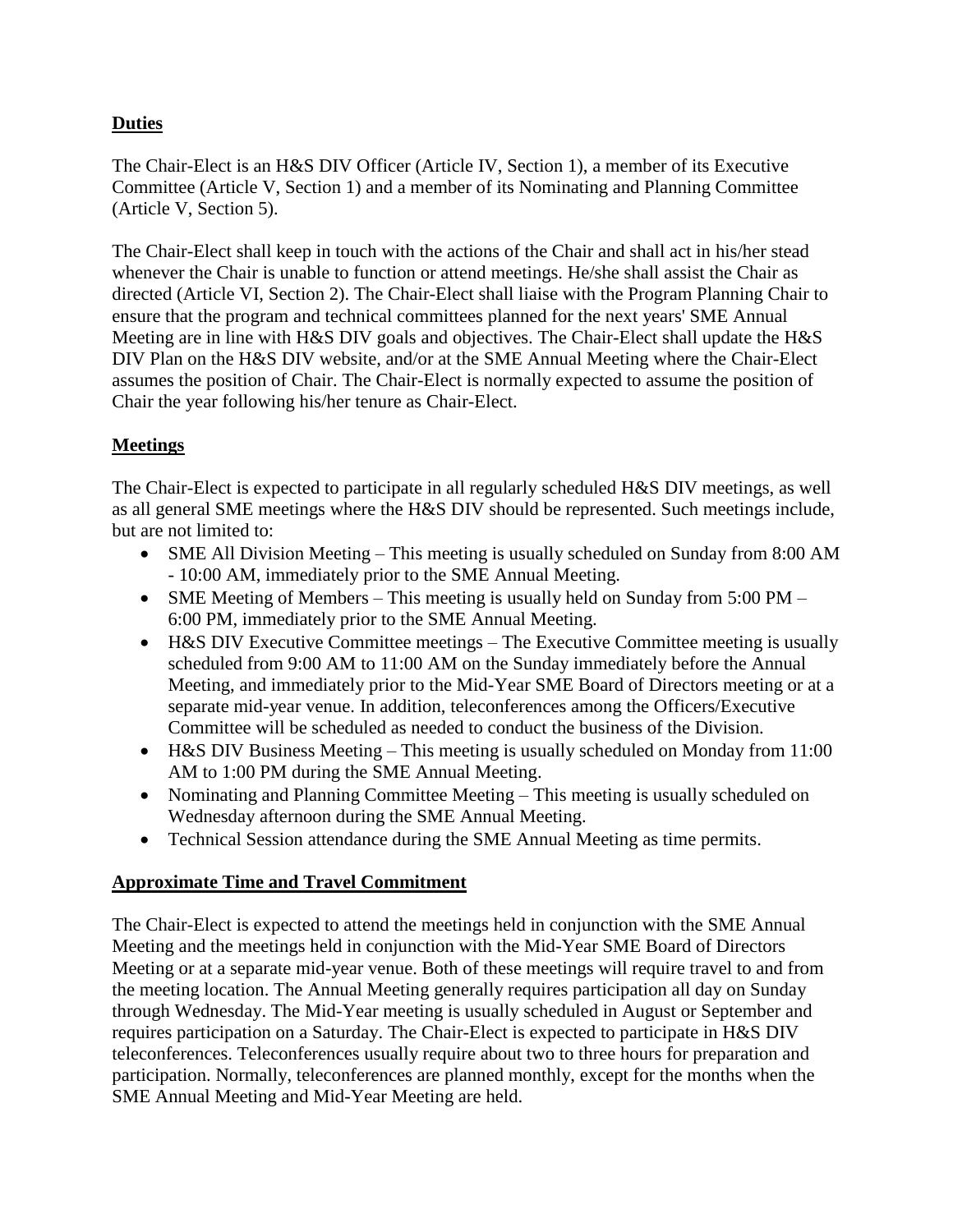Beyond meetings, the Chair-Elect must commit the necessary time to be up-to-speed on Board activities and SME governance. This time commitment will vary with the volume of business transacted each year. As a minimum, the Chair-Elect should expect to devote at least one to two days each month in furthering the business of SME.

**Secretary/Publications** (Article VI, Section 5 - Health and Safety Division Bylaws)

## **Duties**

The Secretary/Publications is a Division Officer (Article IV, Section 1), is a member of its Executive Committee (Article V, Section 5) and is a member of its Nominating and Planning Committee (Article V, Section 5). The Secretary/Publications shall take minutes of the Executive Committee business meetings, coordinate the H&S DIV's news page in *Mining Engineering*  magazine with the Technical Committee chairs, follow instructions of the H&S DIV Chair and Executive Director of SME, and perform such other duties as may be necessary for the proper functioning of the H&S DIV (Article VI, Section 5). The Secretary/Publications shall be responsible for identifying and processing technical papers for publication by SME, including finding technical reviewers and coordinating with SME staff to complete the review and publication process. The Secretary/Publications is normally expected to assume the position of Division Chair-Elect the year following his/her tenure as Secretary/Publications.

## **Meetings**

The Secretary/Publications is expected to participate in all regularly scheduled H&S DIV meetings, as well as all general SME meetings where the H&S DIV should be represented. Such meetings include, but are not limited to:

- SME All Division Meeting This meeting is usually scheduled on Sunday from 8:00 AM - l0:00 AM immediately prior to the SME Annual Meeting.
- SME Meeting of Members This meeting is usually scheduled on Sunday from 5:00 PM – 6:00 PM, immediately prior to the SME Annual Meeting.
- H&S DIV Executive Committee meetings The Executive Committee meeting is usually scheduled from 9:00 AM to 11:00 AM on the Sunday immediately before the SME Annual Meeting, and immediately prior to the Mid-Year SME Board of Directors meeting or at a separate mid-year venue. In addition, teleconferences among the Officers/Executive Committee will be scheduled as needed to conduct the business of the H&S DIV.
- H&S DIV Business Meeting This meeting is usually scheduled on Monday from 11:00 AM to 1:00 PM during the SME Annual Meeting.
- Nominating and Planning Committee Meeting This meeting is usually scheduled on Wednesday afternoon during the SME Annual Meeting.
- Technical Session attendance during the SME Annual Meeting as time permits.

## **Approximate Time and Travel Commitment**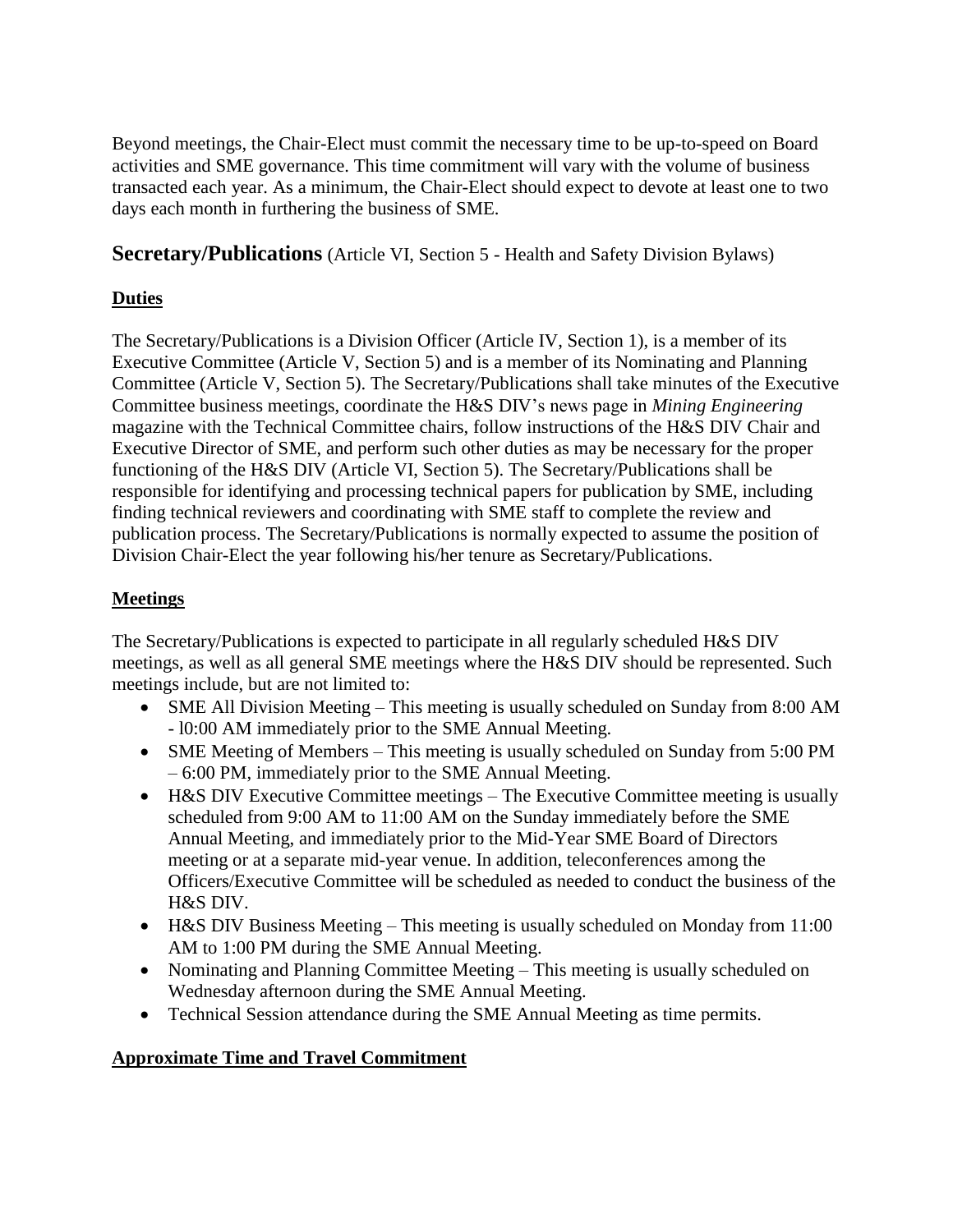The Secretary/Publications is expected to attend the meetings held in conjunction with the SME Annual Meeting and the H&S DIV Executive Committee Meeting held at the Mid-Year meeting or at a separate mid-year venue. The Secretary/Publications will take minutes for all H&S DIV meetings. Both of these meetings will require travel to and from the meeting locations. The Annual Meeting normally requires attendance all day of Sunday through Wednesday. The Mid-Year meeting requires participation on a Saturday. The Secretary/Publications is expected to participate in H&S DIV teleconferences. Teleconferences usually require about two to three hours for preparation and participation. Normally, teleconferences are planned monthly, except for the months when the SME Annual Meeting and Mid-Year meeting are held.

The Secretary/Publications time commitment for developing articles for H&S DIV News is estimated at 5 to 10 hours per month.

**Program Committee Chair** (Article VI. Section 3 - Health and Safety Division Bylaws)

## **Duties**

The Program Committee Chair is a Division Officer (Article IV, Section 1), a member of its Executive Committee (Article V, Section 1) and represents the Division on the SME Program Committee (Article VI, Section 3). The Program Committee Chair is expected to coordinate the activities of the Program Committee to ensure that the H&S DIV program has adequate breadth and depth to meet H&S DIV goals and objectives. The H&S DIV Program shall consist of technical sessions and a luncheon/dinner, and may also include workshops, field trips, and special programming. The Program Committee Chair shall liaise with the Chair to ensure that the program for the SME Annual Meeting is effectively accomplished. The Program Committee Chair shall assist the Program Planning Chair to plan his/her program in a manner which meets the H&S DIV's needs and expectations.

The Program Committee Chair shall provide a preliminary list of sessions and session chairs/cochairs and time slots to the SME Program Committee at the SME Program Meeting held on Wednesday during the SME Annual Meeting. The Program Committee Chair shall provide a finalized list of sessions and session chairs/co-chairs to SME staff by mid-May to facilitate the timely development of Abstract Central. The Program Committee Chair shall assist the SME Program Committee, as required, with the finalization of the technical sessions after Abstract Central closes, usually August 1.

The Program Committee Chair should identify any suitable papers prepared for the SME Annual Meeting which might qualify for subsequent publication in SME publications and pursue their movement through the publication process. The Program Committee Chair is normally expected to assume the role of Secretary/Publications the year following his/her tenure as Program Committee Chair.

The Program Committee Chair shall coordinate with SME staff workshops and field trips of sufficient interest. The Program Committee Chair shall coordinate a speaker for the Health and Safety Division luncheon/dinner held at the SME Annual Meeting.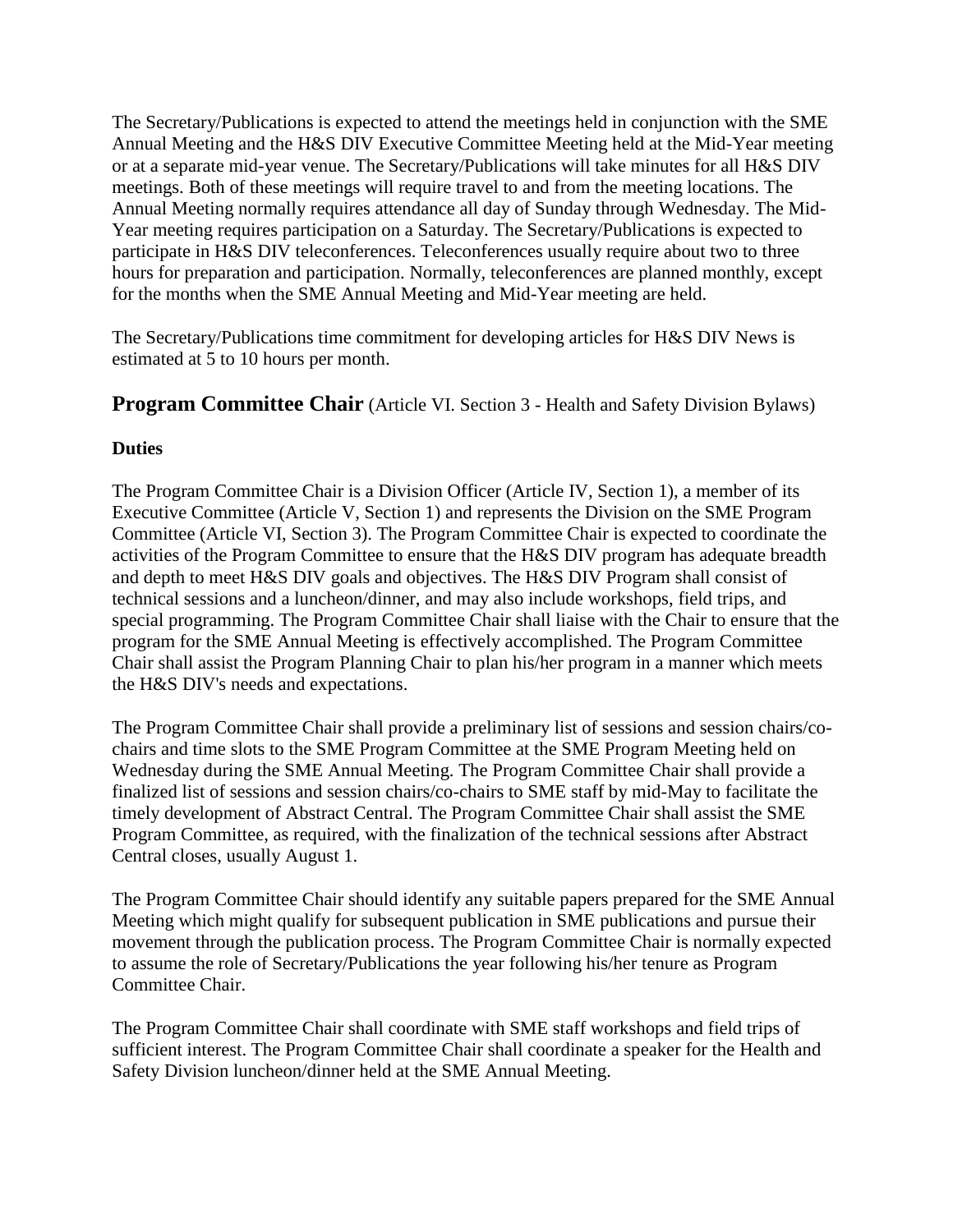The Program Committee Chair shall coordinate the evaluation of papers and presentations associated with the SME Annual Meeting.

Whenever special programming is required in conjunction with the SME Annual Meeting, the Program Committee Chair shall coordinate the H&S DIV's participation of the special programming.

## **Meetings**

The Program Committee Chair shall attend all meetings required of the H&S DIV Executive Committee, as well as the SME Program Committee Meeting, normally scheduled for Wednesday of the SME Annual Meeting from 7:30 AM to 9:00 AM.

## **Approximate Time and Travel Commitment**

The Program Committee Chair must allow sufficient time during the year to coordinate the activities of the Program Committee. In addition to those activities listed below, it is anticipated that the Program Committee Chair will require 10 to 20 hours per month during the course of the year to ensure a successful Program.

The Program Committee Chair is expected to attend committee meetings and technical sessions at the SME Annual Meeting. The Annual Meeting generally requires participation on Sunday through Wednesday. The Annual Program meeting is generally held from 7:30 AM to 9:00 AM on Wednesday of the Annual Meeting. This will require travel to and from the SME Annual Meeting location. As an H&S DIV Officer and Executive Committee member, the Program Committee Chair is also expected to attend the Mid-Year Executive Committee meeting, normally held on a Saturday in August or September, in conjunction with the Mid-Year SME Board of Directors Meeting or at a separate mid-year venue. This will require travel to and from the meeting location. The Program Committee Chair is expected to participate in H&S DIV teleconferences. Teleconferences usually require about two to three hours for preparation and participation. Normally, teleconferences are planned monthly, except for the months when the Annual Meeting and Mid-Year meeting are held. The Program Committee Chair is expected to participate in periodic teleconferences of the SME Program Committee.

## **Program Planning Committee Chair** (Article VI, Section 4, Health and Safety Division Bylaws)

## **Duties**

The Program Planning Chair is a Division Officer (Article IV, Section 1), member of its Executive Committee (Article V, Section 1), and shall represent the Division on the SME Program Coordination Committee (Article VI, Section 4). The Program Planning Chair is expected to coordinate the activities of the Program Planning Committee to ensure that the program planned for the Annual Meeting two years out will have sufficient technical coverage to meet the Division Objective (Article I, Section 2). The Program Planning Chair shall recruit technical committee chairs to serve for the year of the meeting planned.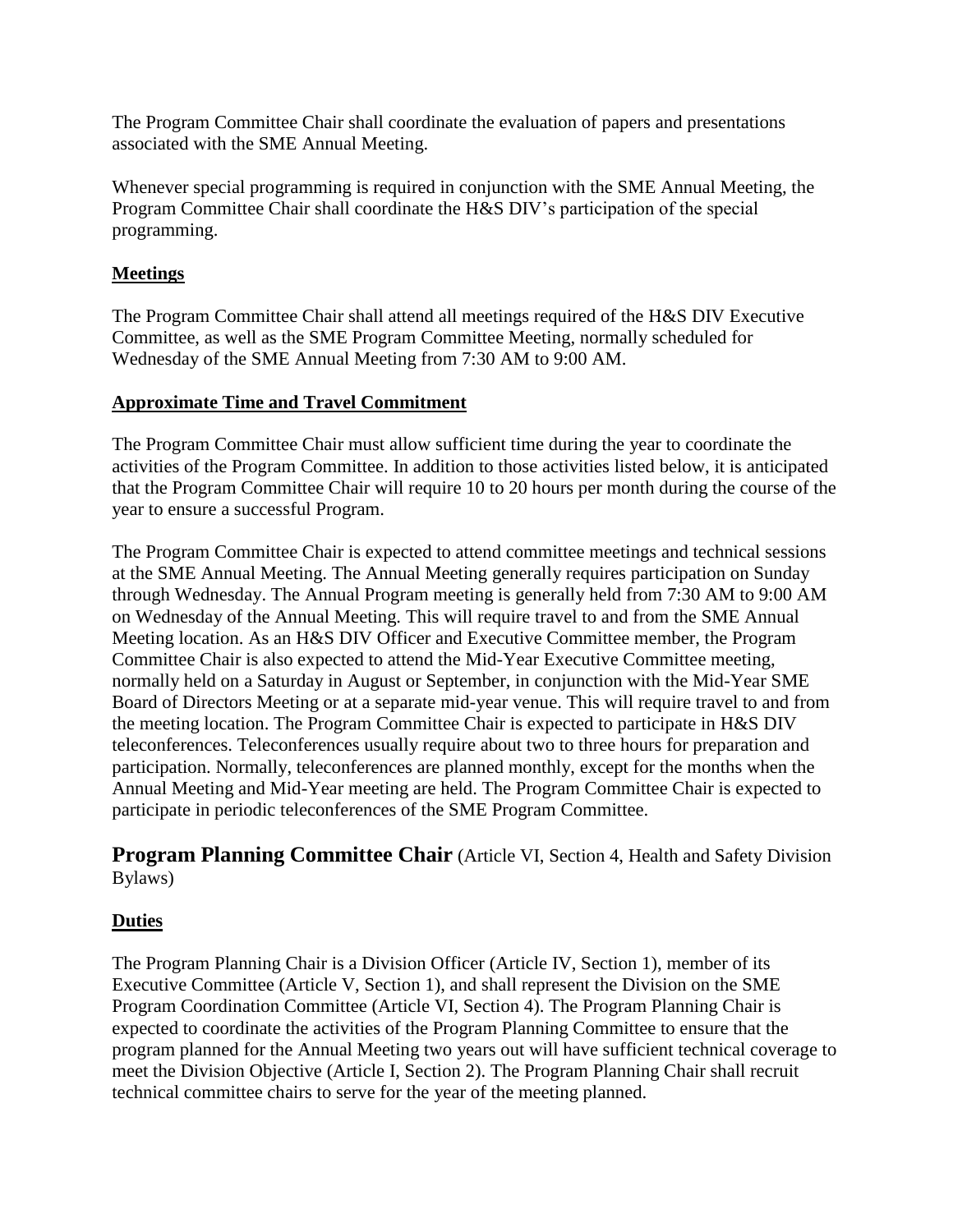The Program Planning Chair shall advise the H&S DIV members of the status of program planning at the H&S DIV Business Meeting and shall refine the details of his/her program at that time. The Program Planning Chair shall coordinate with the Chair-Elect and the Program Committee Chair to ensure that the program under consideration meets H&S DIV needs and expectations. The Program Planning Chair is normally expected to assume the position of Program Chair the year following his/her tenure as Program Planning Chair. **Meetings** 

The Program Planning Chair shall attend all the meetings obliged to the H&S DIV Officers/Executive Committee, as well as two meetings of the SME Program Coordination Committee. The first program coordination meeting is normally scheduled from 9:00 AM to 10:00 AM on Wednesday of the SME Annual Meeting. The second meeting is usually scheduled in April or May and may require travel to and from the meeting location.

#### **Estimated Time and Travel Commitment**

The Program Planning Chair must allocate sufficient time during the year to coordinate the activities of the Program Planning Committee and to coordinate the Committee efforts with the Chair-Elect. In addition to those activities listed below, it is anticipated that the Program Planning Committee Chair will require 5 to 10 hours per month during the course of the year in planning for the program.

The Program Planning Chair is expected to attend committee meetings and technical sessions at the SME Annual Meeting. The Annual Meeting generally requires participation all day on Sunday, Monday, Tuesday and Wednesday. This will require travel to and from the Annual Meeting location. As an H&S DIV Officer and Executive Committee member, the Program Planning Chair is also expected to attend the Mid-Year Executive Committee meeting, normally held on a Saturday in August or September in conjunction with the Mid-Year SME Board of Directors Meeting or at a separate mid-year venue. This will require travel to and from the meeting location. The Program Planning Chair is expected to participate in H&S DIV teleconferences. Teleconferences usually require about two to three hours for preparation and participation. Normally, teleconferences are planned monthly, except for the months when the Annual Meeting and Mid-Year meeting are held.

The Program Planning Chair must also participate in one additional meeting of the SME Program Coordination Committee, normally scheduled in late spring/early summer, which is held at a time and location separate from other SME activities. This may require one full day, and travel to and from the meeting location.

## **Program Planning Chair Elect** (Ex-officio to Program Planning Committee)

## **Duties**

The Program Planning Chair Elect shall participate ex-officio at the SME Program Coordination Committee meeting. The Program Planning Chair Elect is expected to coordinate the activities of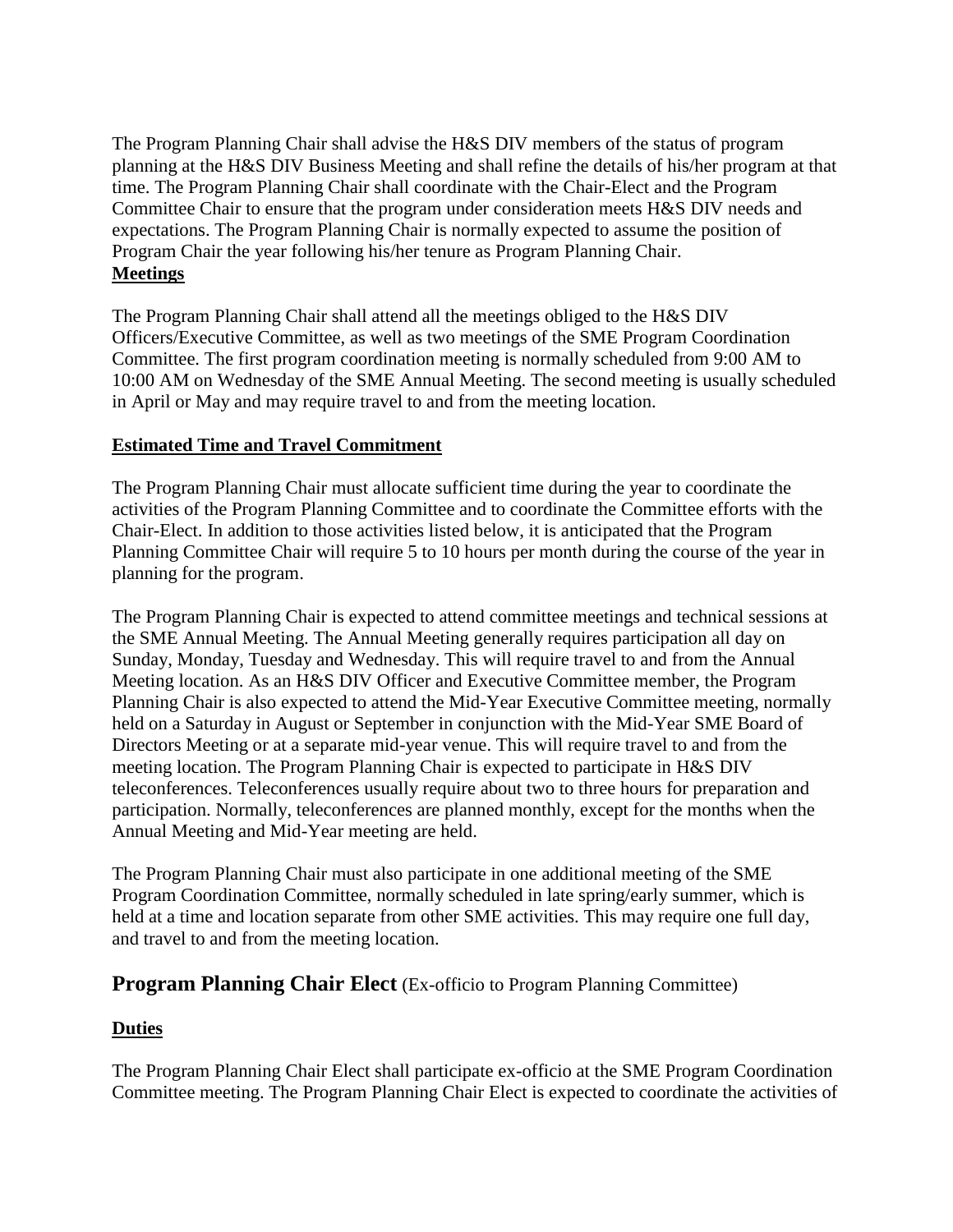the program planned for the Annual Meeting three years out to ensure sufficient technical coverage to meet the Division Objective (Article I, Section 2). The Program Planning Chair Elect shall advise the H&S DIV members of the status of Program Planning at the H&S DIV Business Meeting and shall coordinate the formation of his/her program committee at that time. The Program Planning Chair Elect shall liaise with the Secretary/Publications to ensure that the program under consideration meets H&S DIV needs and expectations. The Program Planning Chair Elect is normally expected to assume the position of Program Planning Chair the year following his/her tenure as Program Planning Chair Elect.

When special programming is being planned three years in advance, the Program Planning Chair Elect shall draft the documentation needed for approval by the SME Board of Directors.

#### **Meetings**

The Program Planning Chair Elect is expected to attend two meetings, ex-officio, of the SME Program Coordination Committee. The first meeting is normally scheduled from 9:00 AM to 10:00 AM on Wednesday of the SME Annual Meeting. The second meeting is usually scheduled in April or May and may require travel to the meeting location. The Program Planning Chair Elect must attend the H&S DIV Business Meeting, normally scheduled on Monday from 11:00 AM to 1:00 PM of the SME Annual Meeting.

#### **Approximate Time and Travel Commitment**

The Program Planning Chair Elect is expected to attend committee meetings and technical sessions at the SME Annual Meeting. This will require travel to and from the Annual Meeting location. The Program Planning Chair Elect is also expected to participate in a meeting of the SME Program Coordination Committee, normally scheduled in late spring/early summer, which is held at a time and location separate from other SME activities. This may require one full day, and travel to and from the meeting location. The Program Planning Chair Elect must allocate sufficient time during the year to conceptualize the planned program, and to coordinate his/her efforts with the Secretary/Publications. The Program Planning Chair Elect is encouraged, but not required, to participate in H&S DIV teleconferences. Teleconferences usually require about two to three hours for preparation and participation. Normally, teleconferences are planned monthly, except for the months when the Annual Meeting and Mid-Year meeting are held.

## **Program Planning Chair Elect Designate** (Ex-officio to Program Planning Committee)

#### **Duties**

The Program Planning Chair Elect Designate shall conceptualize the program planned for the SME Annual Meeting four years out to have sufficient technical coverage to meet the Division Objective (Article I, Section 2). The Program Planning Chair Elect Designate shall liaise with the Program Chair to ensure that the program under consideration meets the Division needs and expectations. The Program Planning Chair Elect Designate is normally expected to assume the positions of Program Planning Chair Elect and Program Planning Chair in the two succeeding years following his/her tenure as Program Planning Chair Elect Designate.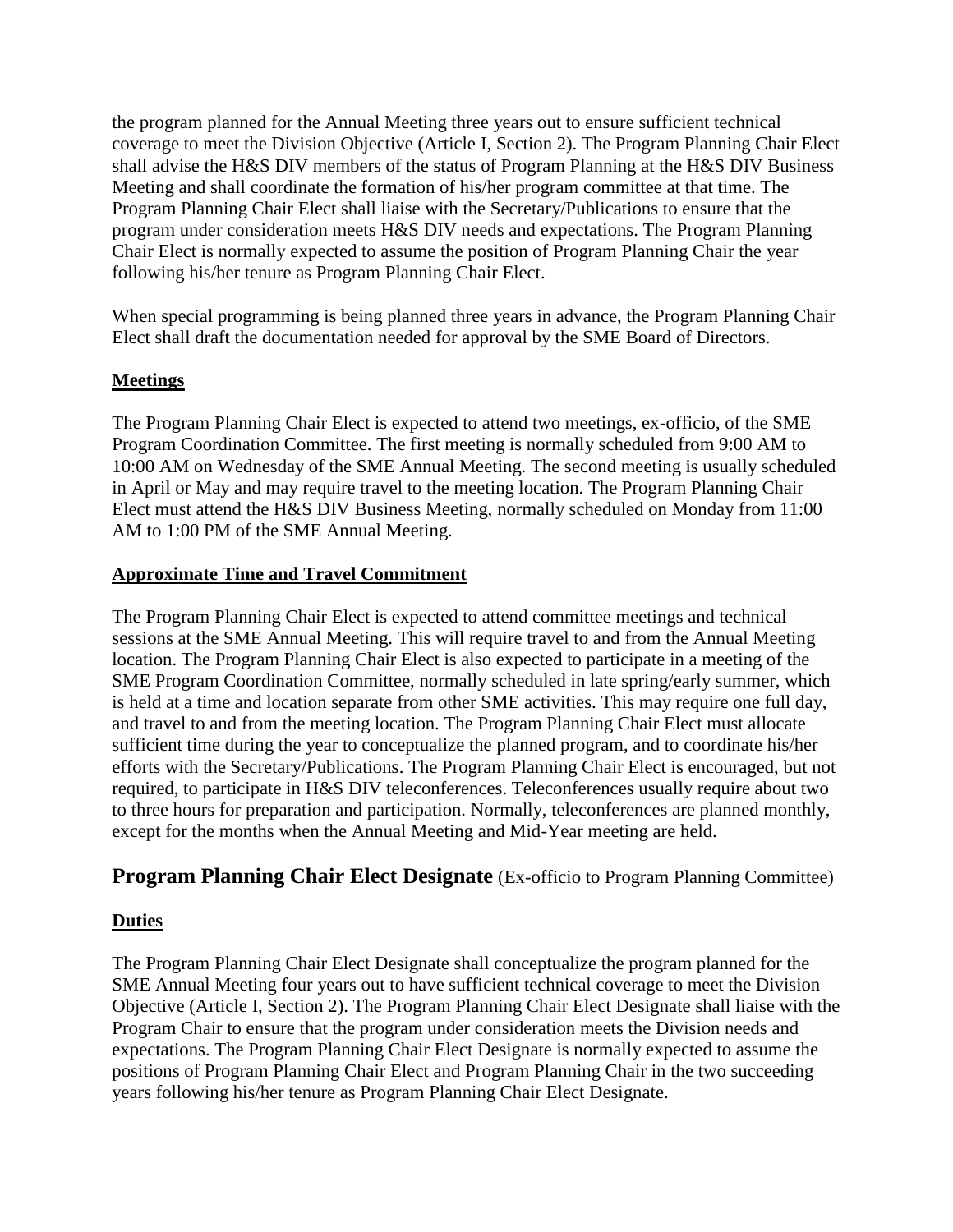## **Meetings**

The Program Planning Chair Elect Designate shall attend the H&S DIV Business Meeting, normally scheduled on Monday from 11:00 AM to 1:00 PM of the SME Annual Meeting.

#### **Approximate Time and Travel Commitment**

The Program Planning Chair Elect Designate is expected to attend committee meetings and technical sessions at the SME Annual Meeting. This will require travel to and from the Annual Meeting location. The Program Planning Chair Elect Designate must allocate sufficient time during the year to conceptualize the planned program.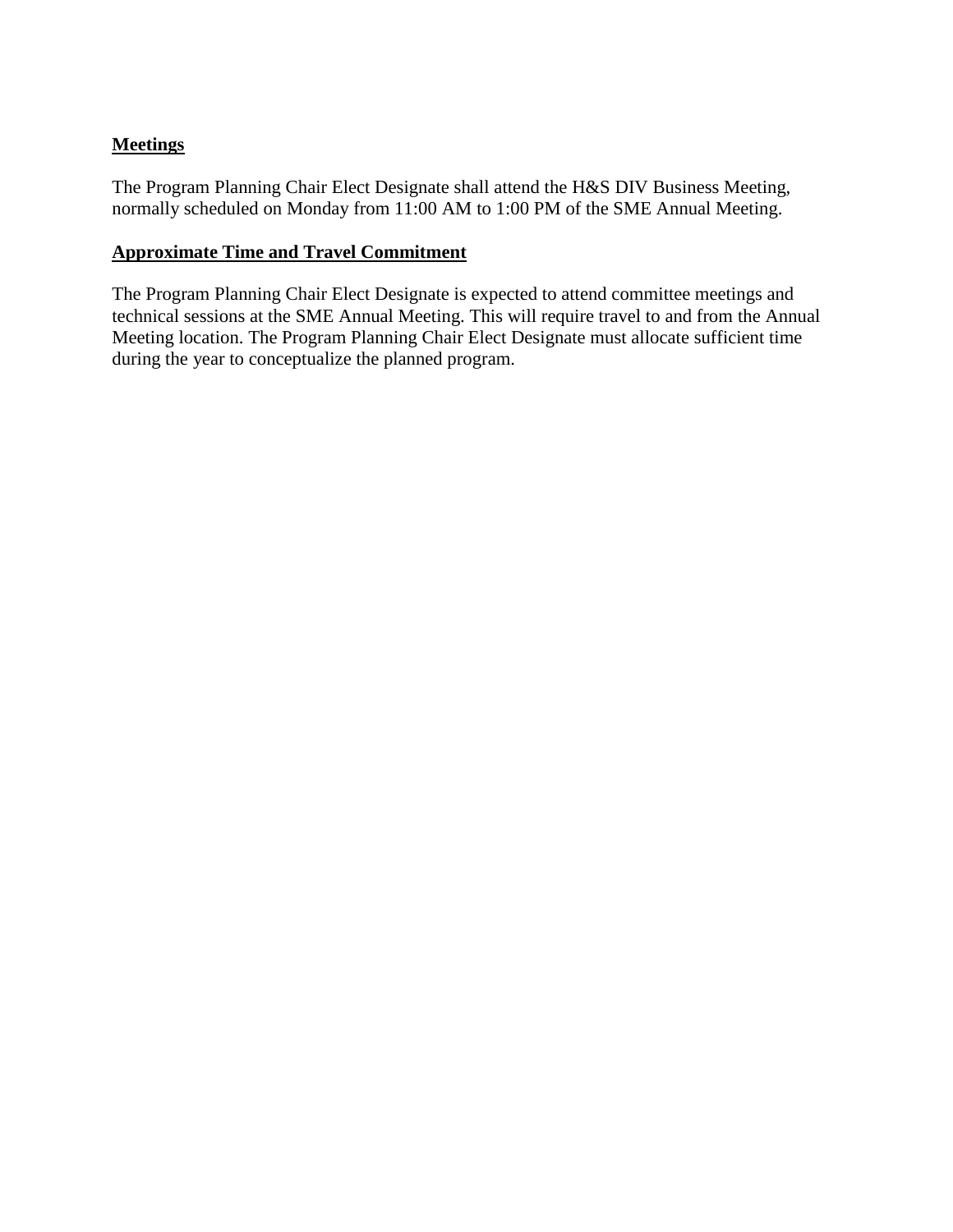# **V. SME ORGANIZATION & GOVERNANCE**

## **SME GOVERNANCE STRUCTURE**

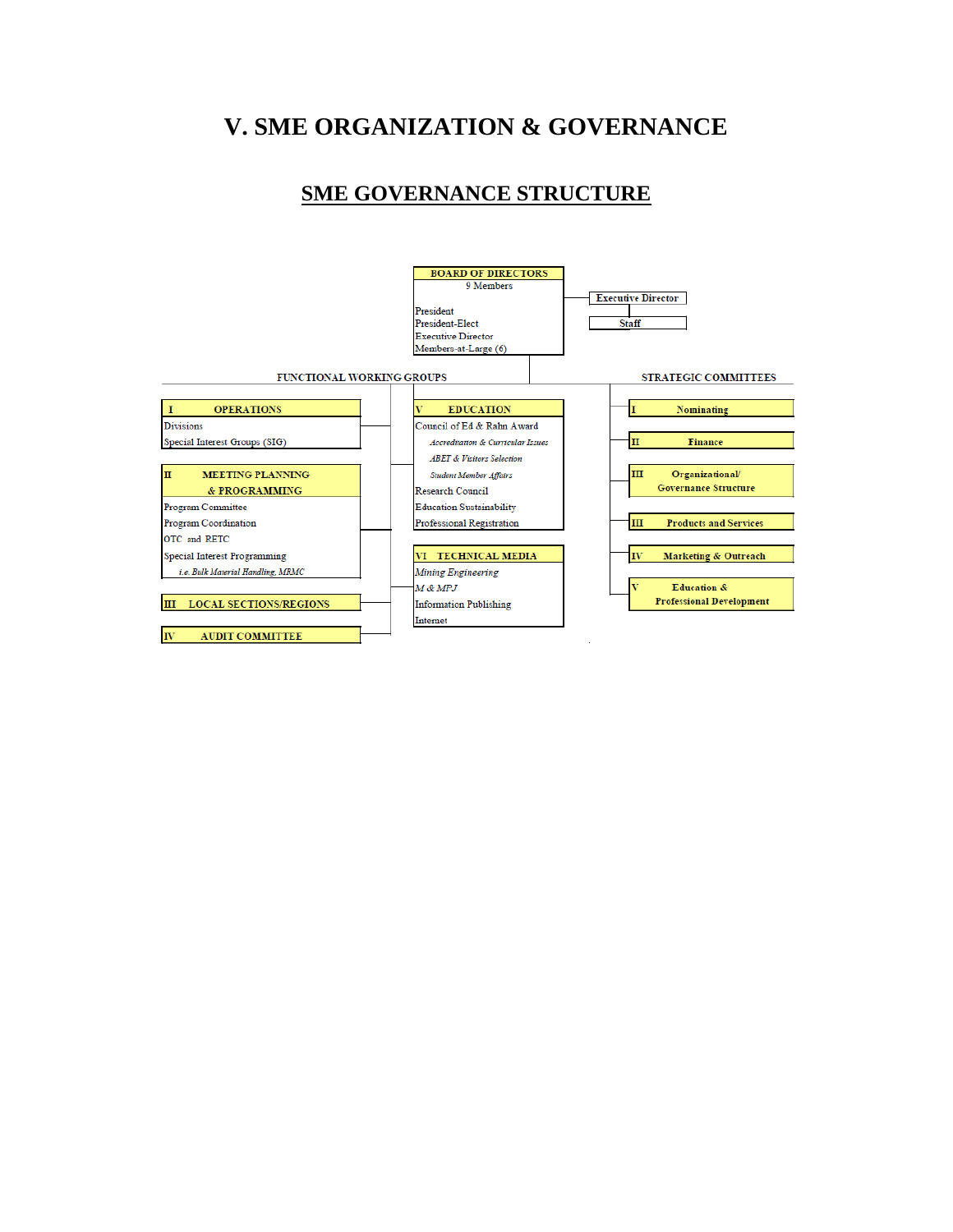## **HEALTH AND SAFETY DIVISION COMMITTEES**

## **Technical Committees**

TBD

#### **Other Committees**

Nominating and Planning Committee Membership Committee Scholarship Committee Awards Committees

## **SME COMMITTEES WITH HEALTH AND SAFETY DIVISION REPRESENTATION**

(number of H&S DIV representatives shown in parentheses)

Accreditation and Curricular Issues Committee (3) Research Council Committee (3) Student Member Affairs Committee (3) E-Learning Program Committee (1) Government and Public Affairs Committee (1) Information Publishing Committee (3) Membership Committee (1) *Mining Engineering* Committee (1) Online Services Committee (1) Professional Engineers Exam Committee (3) Program Committee (1) Program Coordination Committee (1) Sustainable Development Committee (1)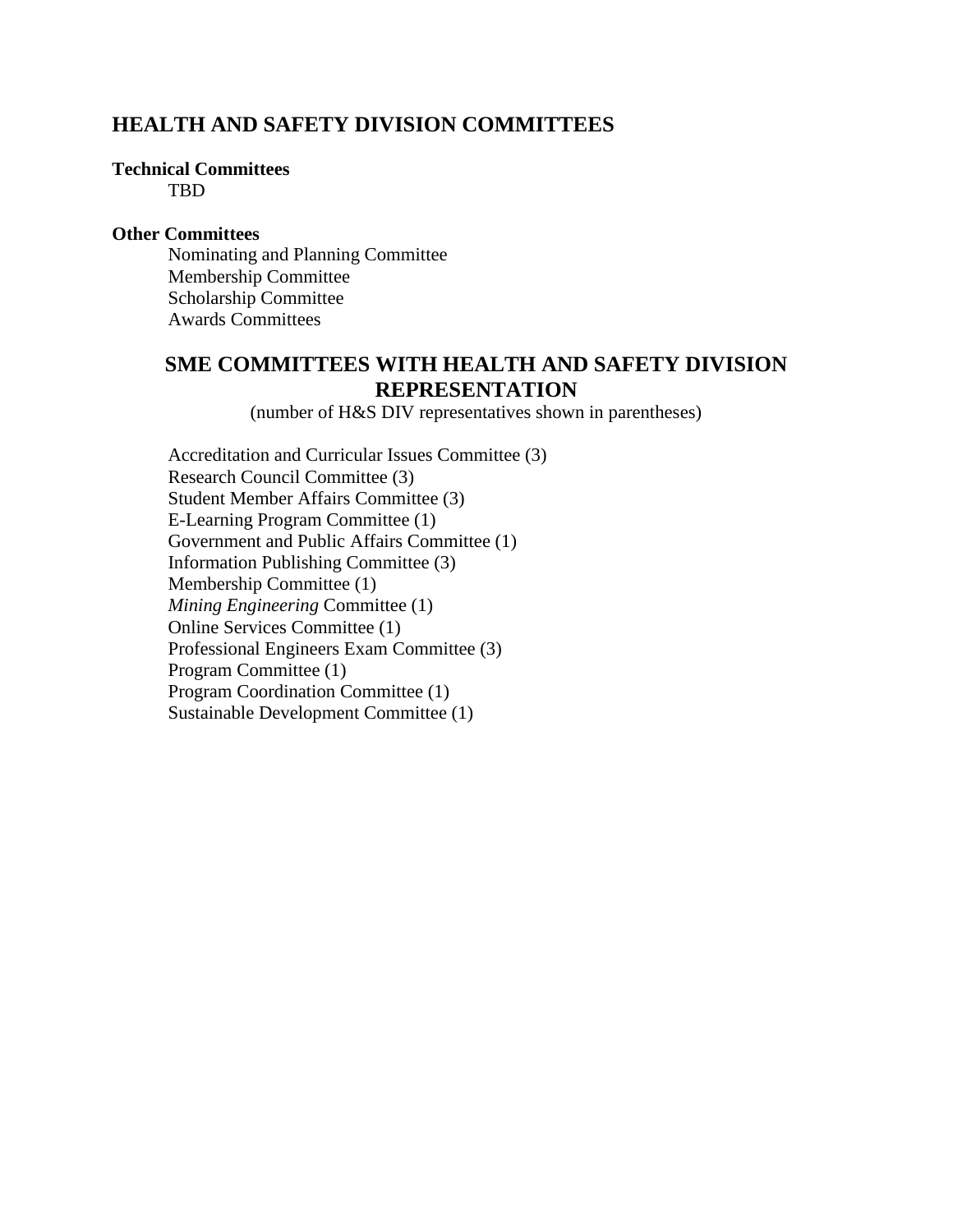# **VI. TECHNICAL COMMITTEES**

## **FUNCTIONS OF TECHNICAL COMMITTEES**

According to the H&S DIV Bylaws, the broad goals of the H&S DIV and its Technical Committees are, "...to provide a forum for the exchange of technical information, publish papers, arrange meetings and programs, and encourage education on any subject related to the health and safety of miners, including operational and community issues, as they relate to the mining industry." Technical Committees are renewed or replaced annually as needed for session development for the Annual Meetings that are under planning. Only the H&S DIV session structure for the upcoming SME Annual Meeting is reflected in the official Technical Committees for a given year.

To achieve these goals, the Technical Committees have several options available, including:

- (1) Offering recommendations and playing a lead role in soliciting technical papers for the SME Annual Meeting, with Technical Committee Chairs or members acting as Session Chairs at the Annual Meeting;
- (2) Providing monthly articles, at the direction of the H&S DIV Secretary/Publications, for the H&S page in *Mining Engineering* magazine;
- (3) Working with the H&S DIV Secretary/Publications to identify and assist in peer review of technical papers for possible presentation in SME publications;
- (4) Make recommendations, as appropriate, to the H&S DIV Executive Committee for the development of technical symposia, technical short courses or field trips to be offered in conjunction with the SME Annual Meeting. Lead time to identify, develop, get required SME approvals and stage such events is at least one year; and
- (5) Make recommendations, as appropriate, to the H&S DIV Executive Committee for the dissolution of an existing Technical Committee or the formation of an additional Technical Committee or Committees.

The role of the Technical Committees is central to the success, vitality and growth of the H&S DIV. They represent the heart and lifeblood of the H&S DIV "As the Technical Committees go, so goes the H&S DIV".

All members of the H&S DIV are requested and urged to participate actively in one of the Technical Committees described below. The benefits which we, as individual professionals, derive through membership in SME and the H&S DIV are in direct proportion to what we put into them.

## **Technical Committee Chairs** (Article VI, Section 7)

## **Duties**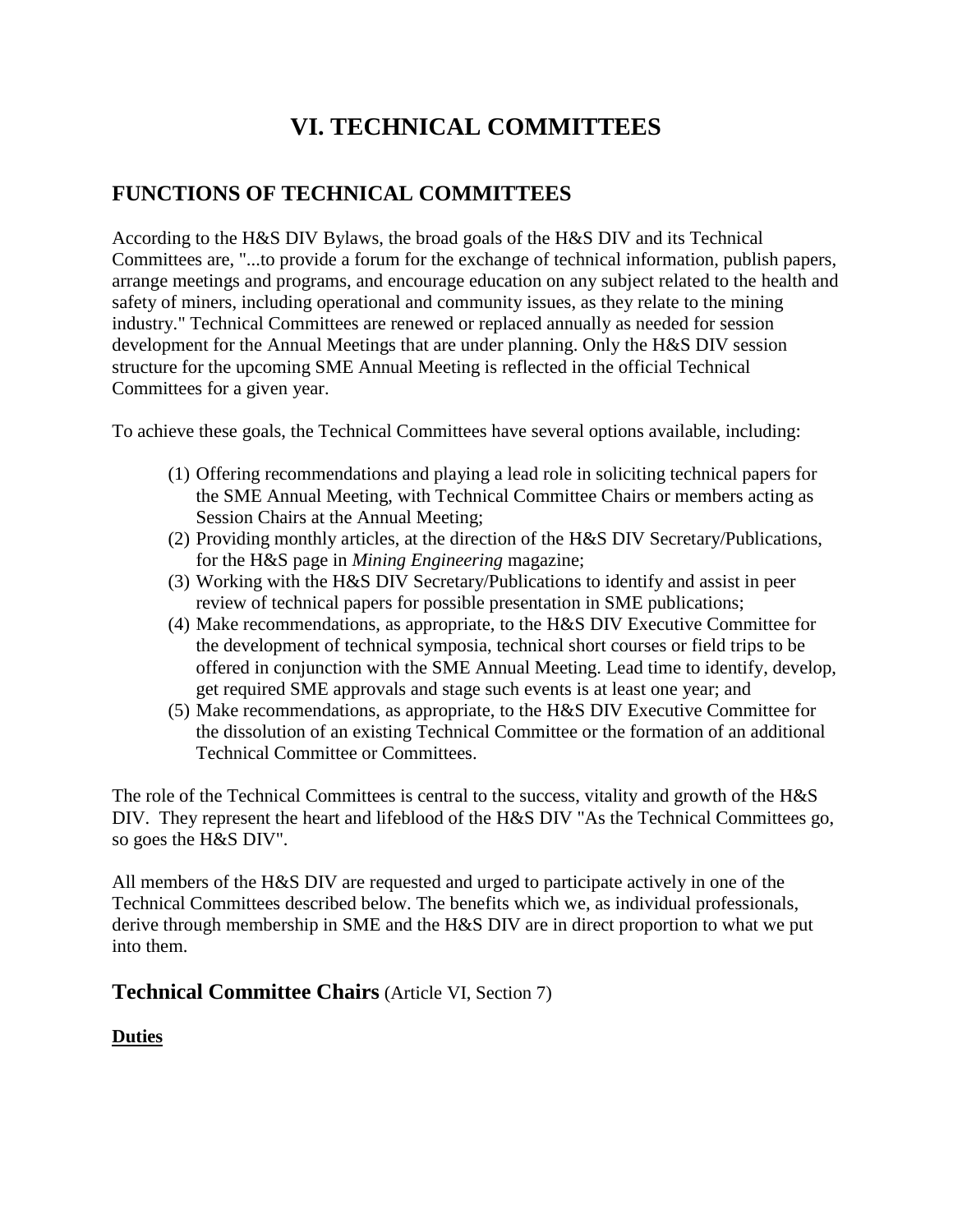Technical Committee Chairs shall serve as the point of contact and organization for their respective session or sessions at the upcoming SME Annual Meeting. Technical Committee Chairs shall:

- (1) Support the Program Chair in planning, preparing and staging the H&S DIV technical sessions at the SME Annual Meeting;
- (2) Provide input and support to the H&S DIV Secretary in producing the monthly H&S DIV page in *Mining Engineering* magazine and processing articles for review and publishing in various SME and related journals; and, as appropriate,
- (3) Work with H&S DIV and SME internet/website personnel to maximize the input and effectiveness of H&S DIV technical materials in those media.

## **Meetings**

Technical Committee Chairs shall attend the SME Program Committee Meeting, normally scheduled for Wednesday of the SME Annual Meeting from 7:30 AM to 9:00 AM, in order to lay out plans and goals of his /her technical session(s). Technical Committees Chairs will preside at their technical session(s) during the SME Annual Meeting.

## **Approximate Time and Travel Commitment**

Technical Committee Chairs are expected to attend SME Annual Meeting planning committee meetings and appropriate technical sessions at the Annual Meeting. This will require travel to and from the Annual Meeting location and possibly participation from Monday through Wednesday of the Annual Meeting. Technical Committee Chairs must allocate sufficient time during the year to adequately fulfill the duties of the position.

## **DESCRIPTIONS OF TECHNICAL COMMITTEES**

## **Topical Technical Committees TBD**

## **H&S Field Trip(s)**:

This committee is responsible for identifying workable field trips for the H&S DIV based on the location and dates of the SME Annual Meeting. Such field trip(s) should be of broad enough interest to the H&S DIV membership and other potential participants that such trip or trips will be economically viable (from a program and meeting planning viewpoint) while maintaining the level of technical interest and quality that is expected of H&S DIV events. This committee will make initial plans for the field trip route and stops and present such plan to the Program Committee and Executive Committee for comment and review. The Field Trip Committee can consist of the Chair only or as many additional members as the Committee Chair may determine to be needed to make a success of the field trip(s) and serve as guides for the trip(s).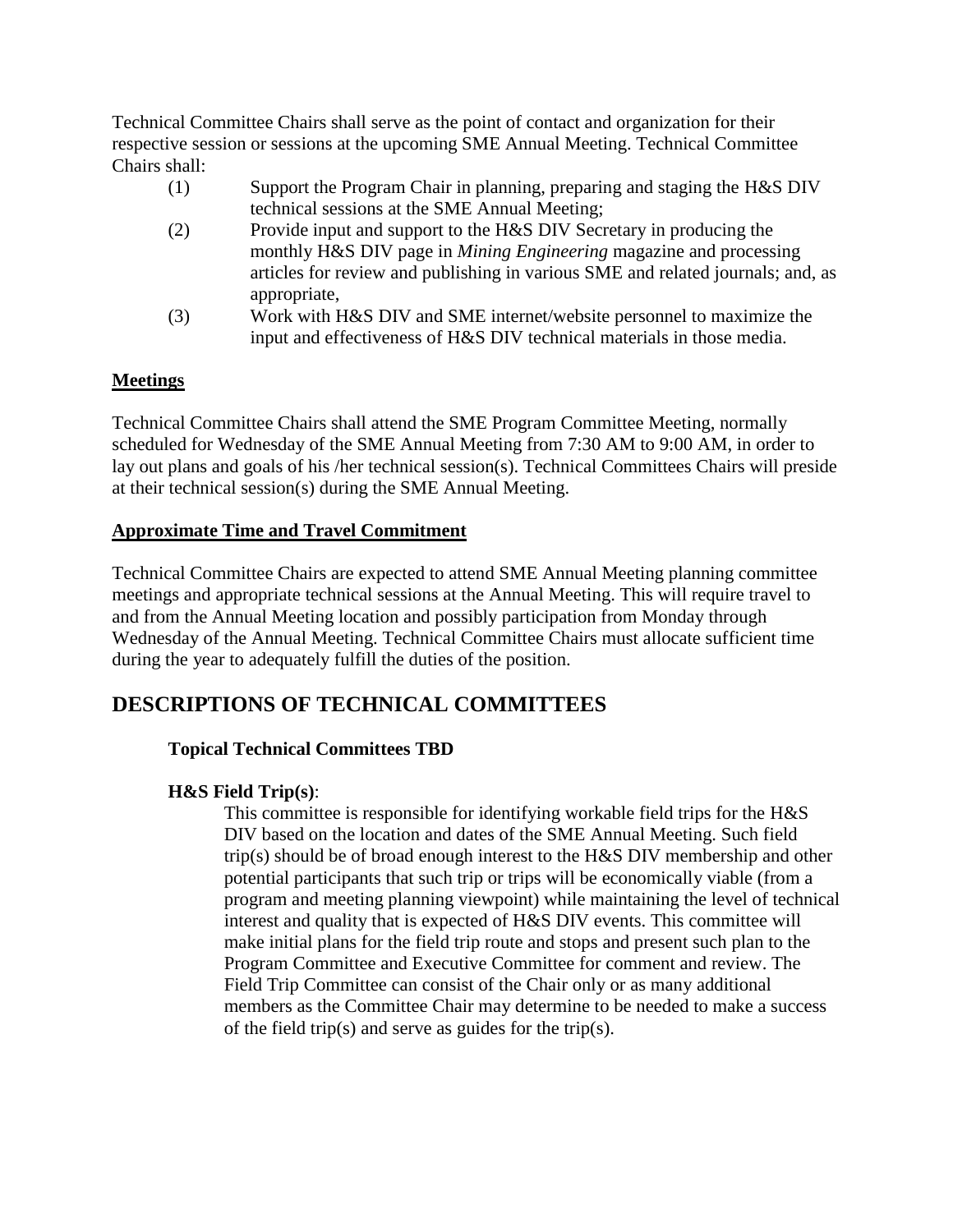# **VII. TECHNICAL PAPERS**

## **INTROCTORY COMMENTS**

One of the primary goals of both the H&S DIV and SME as a whole is the dissemination of technical information to as large an audience as possible in a timely and useable fashion. The achievement of this goal is accomplished in several ways. First, Technical Sessions are staged by the H&S DIV at each SME Annual Meeting. Second, and equally important, is the publishing of technical papers through SME.

This section of the Plan focuses on the second of these mechanisms, namely, the publishing of technical papers deemed to be of sufficient quality and interest to merit a larger audience than might be available at the SME Annual Meeting.

## **IDENTIFICATION OF POTENTIAL PAPERS FOR PUBLISHING**

Generally, there are three primary mechanisms by which potentially publishable papers are identified:

- (1) Authors of technical papers approved for presentation at an Annual Meeting Technical Session are provided with a paper review form by SME which gives authors the opportunity to submit their paper for peer review and, if accepted, publication by SME;
- (2) Authors of papers presented during the Technical sessions of the Annual Meeting can be approached directly by a representative of the appropriate Division or SME to submit their paper for peer review and, if accepted, publication by SME. In order to initiate this process, the author must submit a manuscript and paper review form to SME; and
- (3) Separate from the Annual Meeting format, authors may submit technical papers directly to SME for peer review and, if accepted, publication by SME.

In the paragraphs that follow, specifics of the peer review and publishing process are provided.

## **SME STRUCTURE FOR PUBLISHING PAPERS**

SME has five primary organs for publishing technical material:

- (1) The monthly *Mining Engineering* magazine;
- (2) Proceedings of symposia and short courses sponsored by SME, usually in conjunction with the Annual Meeting;
- (3) The annual Transactions volume;
- (4) The *Minerals and Metallurgical Processing Journal* (M&MP); and
- (5) Books that have been reviewed and approved by the Information Publishing Committee and the SME Publishing Manager.

Technical subjects in *Mining Engineering* are covered in three or four main articles each month and several short technical notes.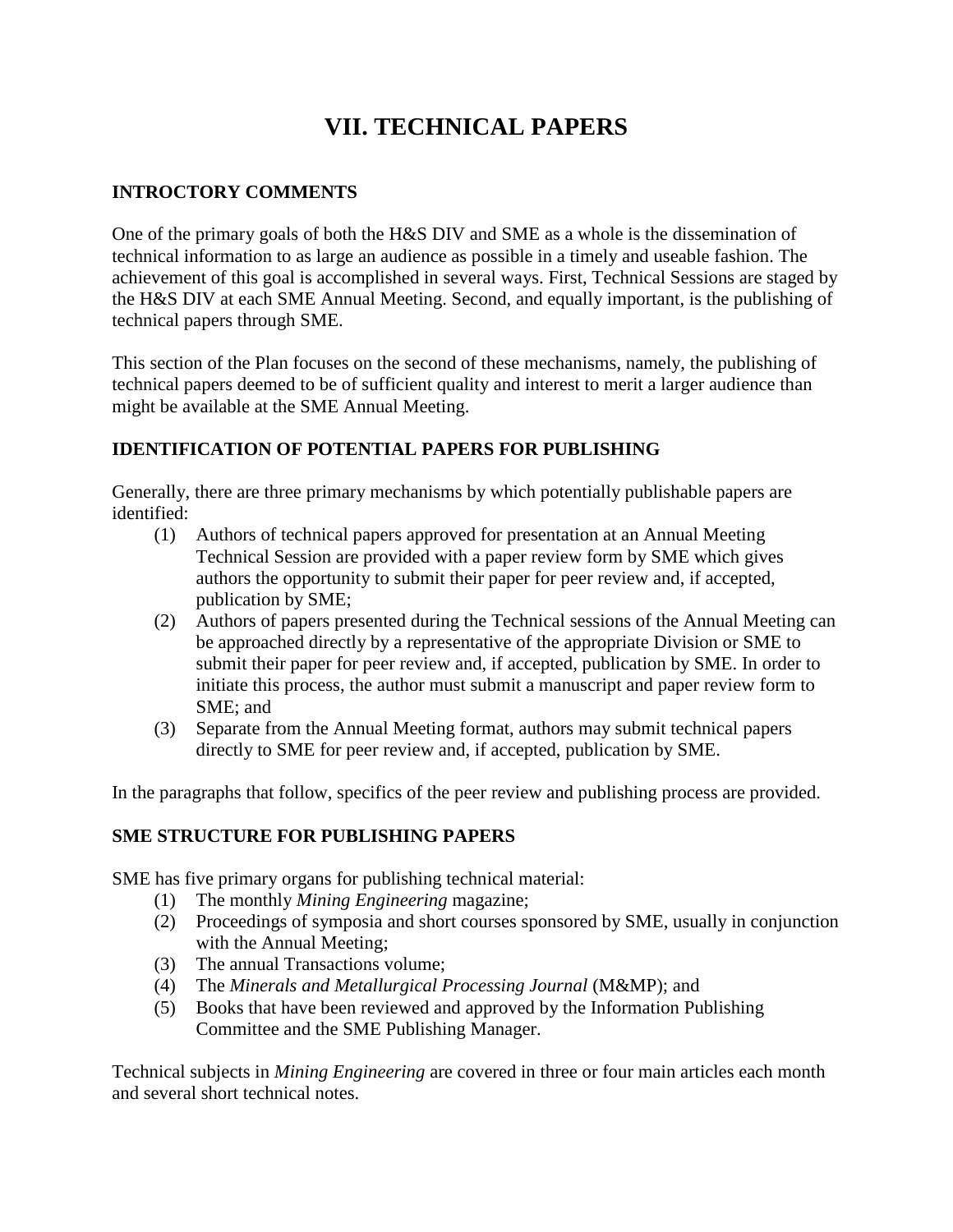The Proceedings of symposia and short courses held in conjunction with the SME Annual Meeting bring together all materials presented at those events. In some cases, discussions can be incorporated into the Proceedings, as well as the material formally presented.

The *Minerals and Metallurgical Processing Journal* is published quarterly and consists entirely of peer-reviewed articles. Papers submitted to M&MP are peer-reviewed by the M&MP editorial board.

The Annual Transactions volume includes all technical articles from *Mining Engineering* and the *Minerals and Metallurgical Processing Journal*. It also includes longer papers that deal with subjects of a more academic nature which are valuable, but too long or too detailed to be suitable for *Mining Engineering*.

All technical contributions for any of these publishing vehicles are peer-reviewed prior to acceptance for publication. It is generally the responsibility of the appropriate Division to handle the peer review process for any such technical contributions.

## **DIVISIONAL REVIEW PROCESS**

Each of the five SME Divisions has an appointed Technical Review Chair. This individual is the "gatekeeper" for the Divisional review process. The Divisional Review Process is as follows:

- (1) The Divisional Technical Review Chair receives papers from SME that have been submitted for consideration for publication;
- (2) The Review Chair sends the names of four reviewers to SME which then sends the papers and paper review forms to the reviewers;
- (3) The reviewers return their reviews to SME;
- (4) SME does an editorial review and sends all reviews to the Technical Review Chair for a decision;
- (5) The Review Chair sends a decision on publication to SME; and
- (6) SME corresponds with the author.

The H&S DIV Technical Review Chair serves a three-year term in that position, beginning when that individual is in the role of Program Chair, and continuing through her/her role as Secretary/Publications and Chair-Elect. This is the period when that individual is most closely associated with H&S DIV programming and closest to the technical contributions of H&S DIV members.

While it is not the responsibility of the Technical Review Chair to undertake the review of all papers submitted, it is his/her responsibility to arrange for appropriately qualified reviewers to perform that function. SME requires that papers be reviewed by four qualified individuals unless the nature of the paper is such that an insufficient number of qualified reviewers can be found, in which case two or three reviewers may be used. Review of papers must be undertaken and completed in a timely fashion. Thus, reviewers must take their responsibility seriously and carry out their reviews in a comprehensive and timely fashion.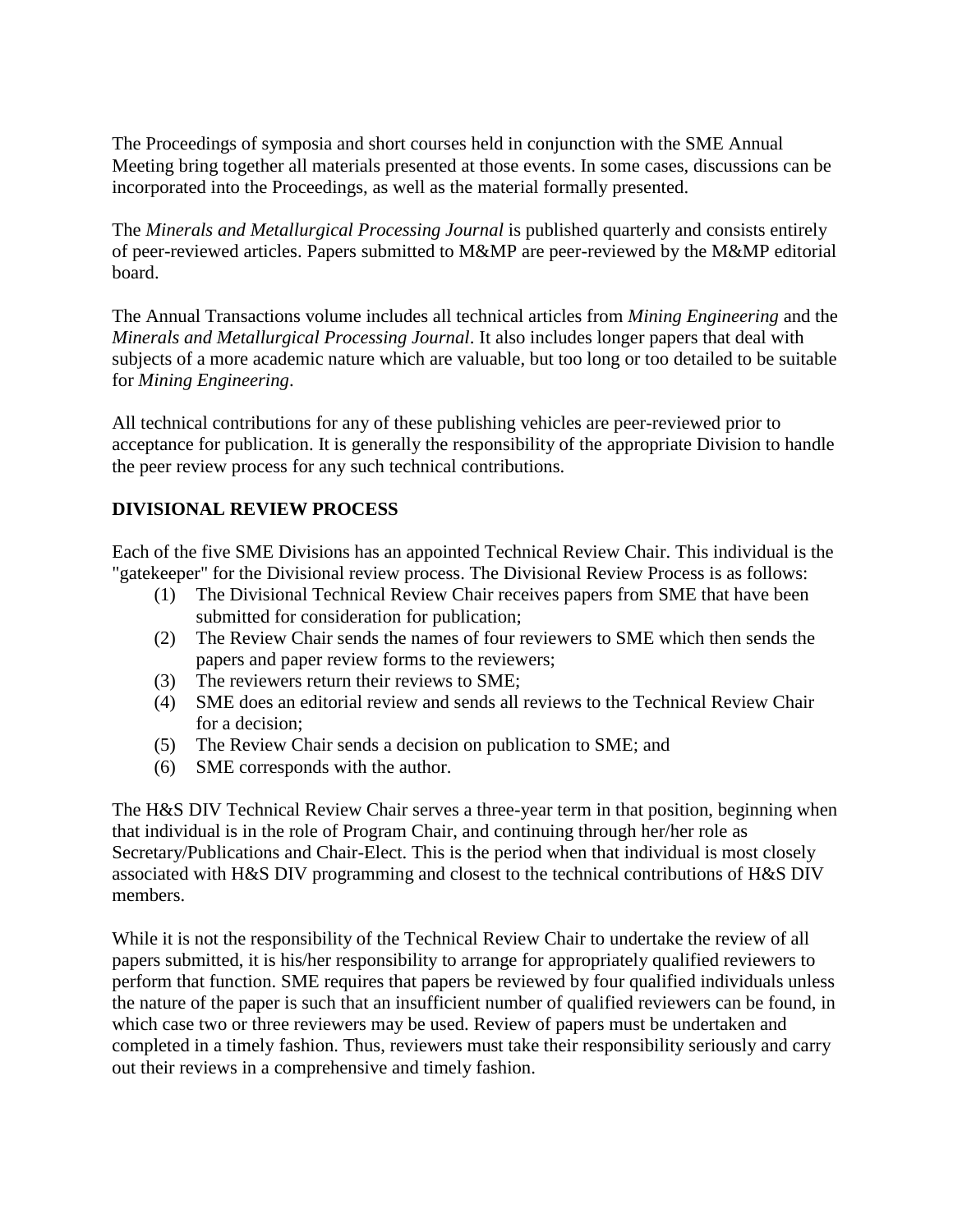It is important that the Technical Review Chair have a cadre of qualified reviewers available throughout the year, but especially in the two to three month period following the SME Annual Meeting. It is equally important for qualified individuals to offer their services or, at least, be willing to perform the peer review function when asked. Without the services of qualified reviewers, no papers will get published and a valuable technology transfer mechanism will be lost.

## **GUIDELINES FOR TECHNICAL PAPERS OFFERED FOR PUBLICATION BY SME**

Acceptable papers can include, but are not limited to, the following types of manuscripts:

- A paper can be an original contribution such as an innovative practice or research, a new application of an existing technology or an improvement or update of current reference material. A paper that is an original contribution to the technical literature contains information never before published in a form readily available to the public and adds a new concept or development to existing technical knowledge.
- A review paper presents new views on older, but still important problems. A review paper can collect in a single document materials previously published only in fragmented segments or information not in the public domain.
- A progress report is normally published as a Technical Note (about 1,500 words). It represents work in progress or continuation of previously-published work, not necessarily by the same author.
- Unacceptable technical papers are those having an obvious sales approach or those based on fallacious or dubious engineering analysis and those whose approach is too elementary or descriptive of widely accepted engineering practices.

SME discourages publication of papers that have been previously published by other professional organizations or in commercial journals. The author must be able to give SME a clear copyright.

## **SME PROGRAMMING GUIDELINES**

SME Annual Meetings

Session Chairs Confirmed, for Call for Papers

Due: August two years prior to meeting (August 2012 for 2014 Annual Meeting)

Detail: Division Programming Chairs send SME Programming Manager their list of sessions to include chair(s). This is the information that is used for the Call for Papers. The Call for Papers is printed in the November and December issues of *Mining Engineering* magazine two years prior to the meeting (November and December 2012 for the 2014 Annual Meeting.)

From: Division Program Chairs

To: SME Programming Manager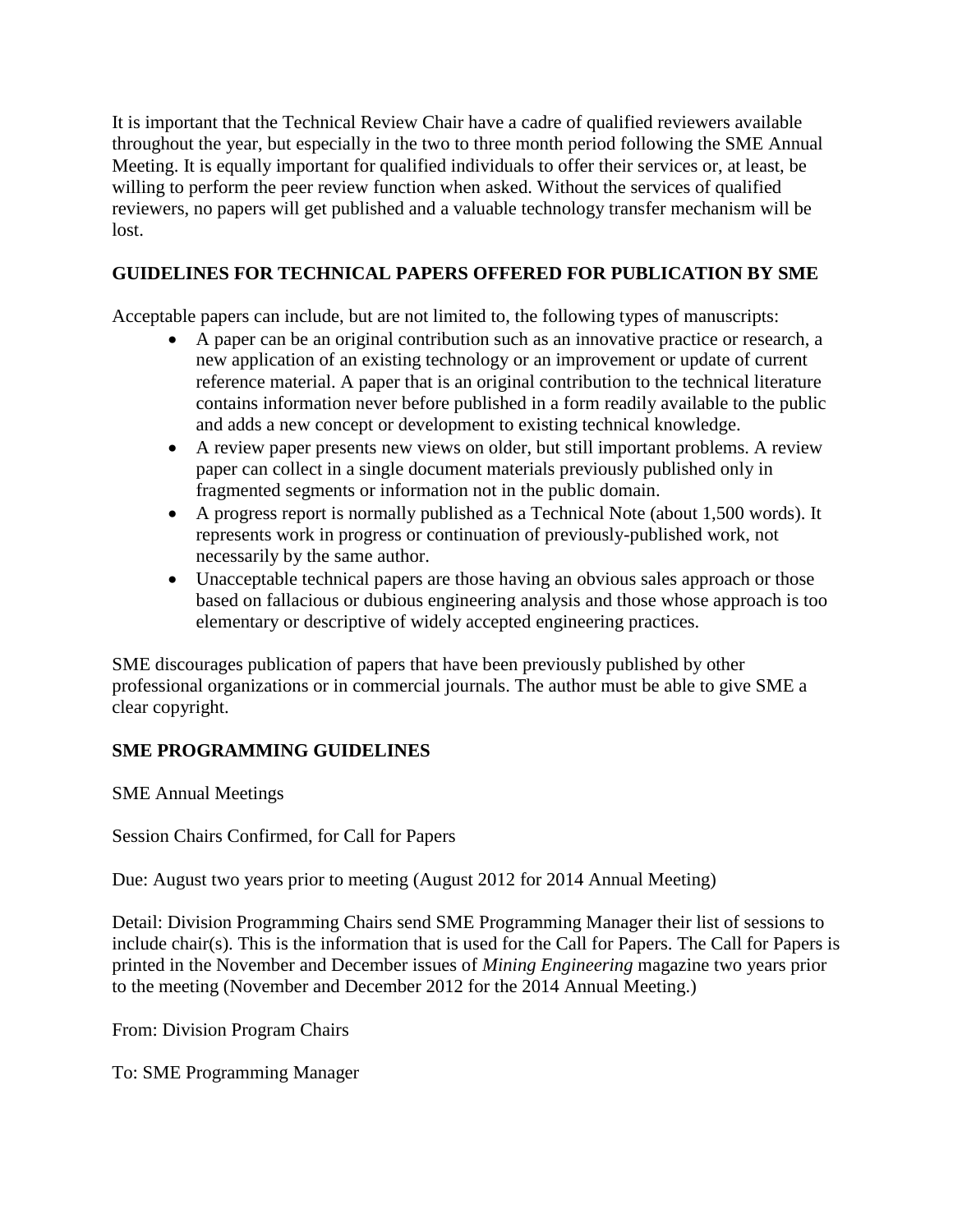Responses to the Call for Papers

Due: February one year prior to the Annual Meeting

Detail: This deadline was set so that chairs can use contacts at the Annual Meeting to fill in any holes in their program and get assistance from the division if necessary.

From: Prospective Authors

To: Chairs listed in Call for Papers

Session Outlines

Due: May 15 one year prior to the meeting.

Detail: Outlines include final session title, names and addresses of chairs, titles of papers and names and addresses for all authors.

From: Individual Session Chairs

To: SME Programming Manager

Abstract Central

Detail: Abstract Central is web-based process for submitting abstracts and manuscripts for the SME Annual Meeting. Abstract Central can be accessed by going to the SME website ( http://www.smenet.org/) and clicking on *Meetings* and *Author Information*.

Due: Abstracts – August 1 prior to the Annual Meeting; Manuscripts – November 1 prior to the Annual Meeting.

From: SME Programming Manager

Note: Abstract Central generally opens in June of the year prior to the Annual Meeting. Page 36

Abstracts Due

Policy: Abstracts for all meeting presentations are submitted to Abstract Center in time to be published in the advance meeting brochure.

Authors who do not submit abstracts will be dropped from the program.

Sessions with fewer than four abstracts will be dropped from the program or consolidated into an existing session.

Due: August 1, year before meeting.